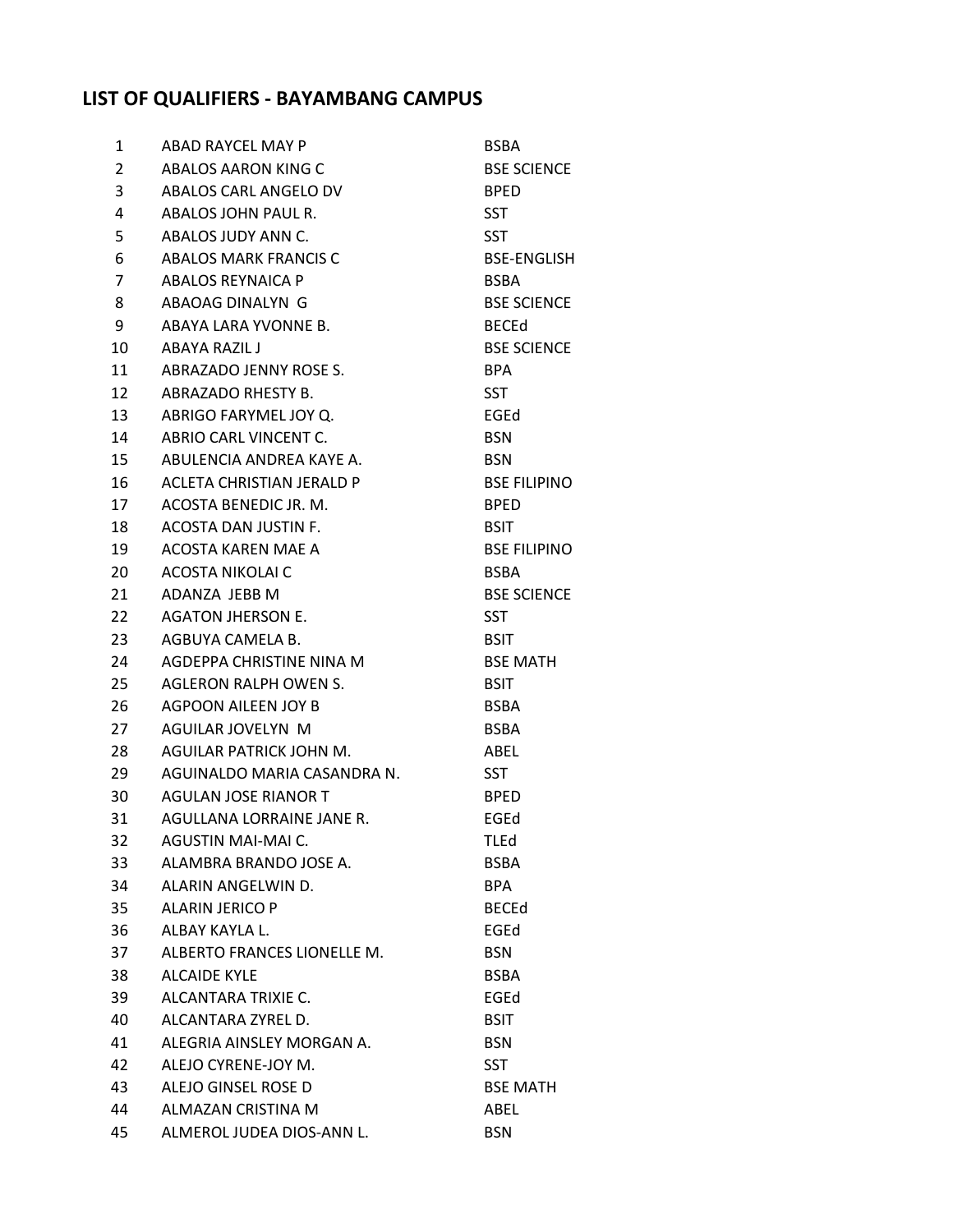| 46   | ALVAREZ JOHN JOHN O            | <b>BSBA</b>         |
|------|--------------------------------|---------------------|
| 47   | ALVAREZ ANGELU U.              | BPA.                |
| 48   | ALVAREZ JOHN LOUIE V           | <b>BSE SCIENCE</b>  |
| 49   | ALVAREZ RENZ DANIEL D.         | BPA                 |
| 50   | ALVIAR YANEZA JEAN F.          | <b>BECEd</b>        |
| 51   | ALZATE BENNY JR T              | <b>BSE-ENGLISH</b>  |
| 52   | ALZOLA ANDREI KEITH R          | <b>BSBA</b>         |
| 53   | AMADERA MARY GRACE P           | <b>BSBA</b>         |
| 54   | AMANCIO HELARIE NICOLE C       | <b>BSBA</b>         |
| 55   | AMOSO SHAIRA S.                | <b>BSIT</b>         |
| 56   | AMPER MICHAEL L.               | BSIT                |
| 57   | ANADILLA MARIA ERIKA S         | BSE-ENGLISH         |
| 58   | ANCHETA JHOELSON               | <b>BSIT</b>         |
| 59   | ANDAYA JAY C                   | <b>BSE-ENGLISH</b>  |
| 60   | ANDAYA MARK                    | <b>BSIT</b>         |
| 61   | ANDRES CARL LORENZ STEVEN C.   | <b>BSN</b>          |
| 62   | ANOC MICHAEL JAMES V           | <b>TLEd</b>         |
| 63   | ANTONIO ROSEMARIE L.           | <b>BECEd</b>        |
| 64   | APALIS GERALD F.               | <b>BSIT</b>         |
| 65   | APOLINAR HAZEL D.              | <b>BSN</b>          |
| 66   | AQUINO RIZALYN JOY R           | <b>BSE-ENGLISH</b>  |
| 67 — | AQUINO ELYZA JANE B            | <b>BSE FILIPINO</b> |
| 68   | <b>AQUINO IANARRA S</b>        | <b>BSE SCIENCE</b>  |
| 69   | AQUINO JOANA ROSE M            | <b>BSE SCIENCE</b>  |
| 70   | AQUINO KENNETTE JADE I.        | <b>SST</b>          |
| 71   | AQUINO KYLA JANE B.            | SST                 |
| 72   | AQUINO MA. TERESA G            | <b>BSE SCIENCE</b>  |
| 73   | ARAGON CARL JERIC C.           | <b>BSIT</b>         |
| 74   | ARANTE ASHLEY JOY O.           | SST                 |
| 75   | <b>ARELLANO FROILAND</b>       | <b>TLEd</b>         |
| 76   | ARENO ALLEN KEYZIEL KEMP P.    | <b>BPA</b>          |
| 77   | AREOLA ELOISA MAE C.           | <b>BPA</b>          |
| 78   | ARIAS MARILYN C                | ABEL                |
| 79   | ARIS FRANCINE ANNE L.          | SST                 |
| 80   | ARMAS GEMMA ROSE P             | <b>BSBA</b>         |
| 81   | ARQUERO JESSA S                | <b>BSE SCIENCE</b>  |
| 82   | ASUNCION ROSELLE ANNE V.       | EGEd                |
| 83   | ATIGA REYAMYR KARREN N         | <b>BSE FILIPINO</b> |
| 84   | AURELIO ALEXANDER              | <b>BSIT</b>         |
| 85   | AUSTRIA AIRA JANE O            | <b>BSBA</b>         |
| 86   | AUSTRIA KEMBERLY J.            | <b>BPA</b>          |
| 87   | <b>AUSTRIA MIKE JESTER C</b>   | <b>BSBA</b>         |
| 88   | <b>AUSTRIA RICA G</b>          | <b>BSBA</b>         |
| 89   | AVELINO KEN MILES ANDREW C.    | SST                 |
| 90   | <b>BABAGAY ALLEAH T</b>        | <b>BSE SCIENCE</b>  |
| 91   | <b>BACANI CHARLES EDWARD S</b> | <b>BPED</b>         |
| 92   | BACANI KYLA MARIE M.           | SST                 |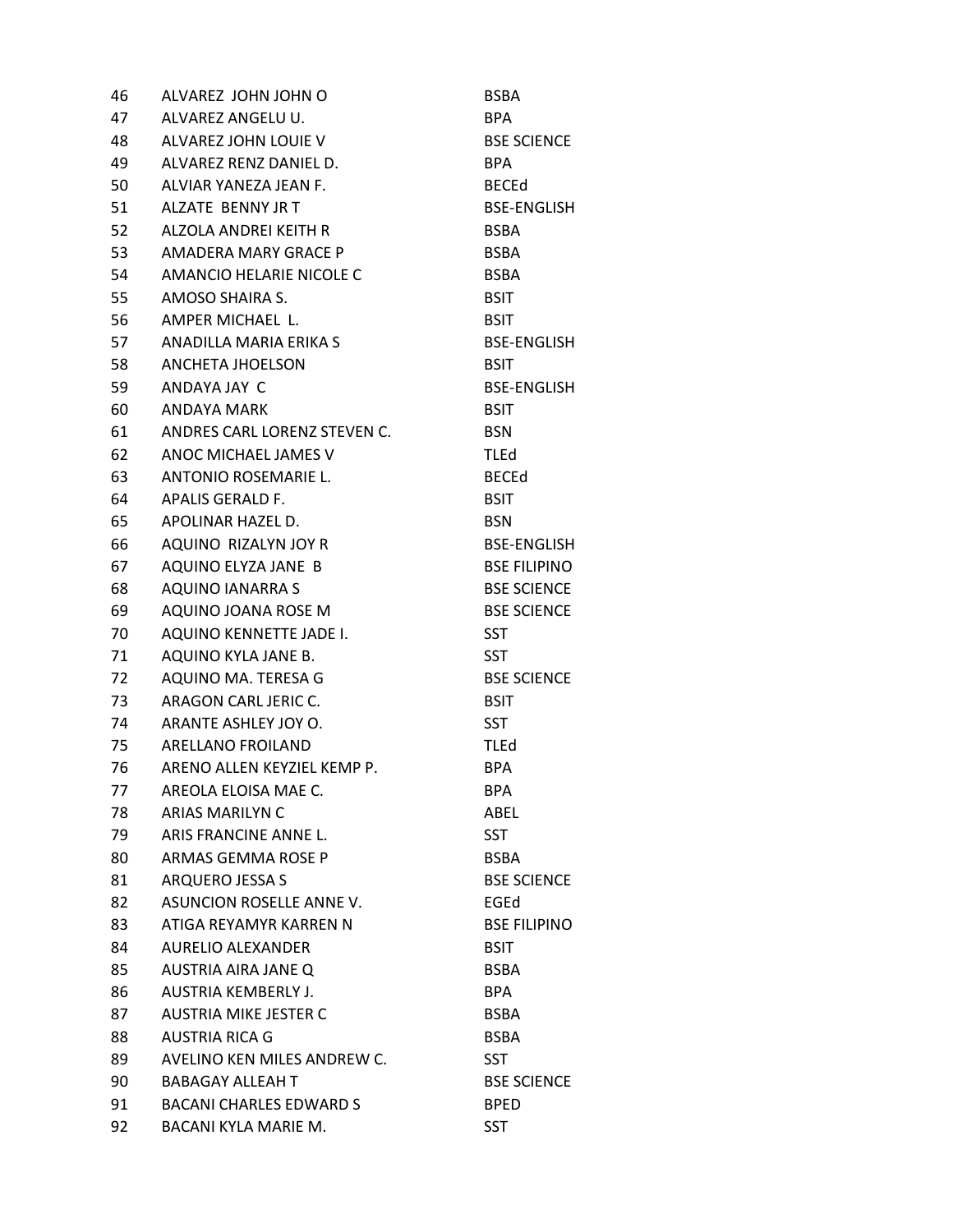| 93  | <b>BACANI REYNALYN V.</b>         | <b>BPA</b>          |
|-----|-----------------------------------|---------------------|
| 94  | <b>BACANI SCARLET</b>             | <b>BSBA</b>         |
| 95  | <b>BACAY CARYL B.</b>             | EGEd                |
| 96  | BACUD JON MAVEREICK Z             | ABEL                |
| 97  | BAGANG MA. LEE N.                 | EGEd                |
| 98  | BAGAYAS YNA MARIE S.              | <b>BSN</b>          |
| 99  | <b>BAGUE JENICA L</b>             | <b>BSE FILIPINO</b> |
| 100 | <b>BAILLO BRIDGET PEARL G</b>     | <b>BPED</b>         |
| 101 | BALADAD ELENA C.                  | EGEd                |
| 102 | <b>BALADAD SANTIAGO JR C</b>      | <b>BSBA</b>         |
| 103 | <b>BALATICO ROSELLE E</b>         | <b>BSE FILIPINO</b> |
| 104 | BALAZON MARY WENCY S.             | <b>SST</b>          |
| 105 | <b>BALAZON SARAH LYN B.</b>       | <b>BECEd</b>        |
| 106 | BALDELOMAR GEMALYN A              | <b>BSE SCIENCE</b>  |
| 107 | <b>BALLARES JIZELLE B.</b>        | <b>BECEd</b>        |
| 108 | <b>BALLESTA JUSTINE CLARISSE</b>  | <b>BSIT</b>         |
| 109 | BALLESTEROS ANGELA MANNA E.       | <b>SST</b>          |
| 110 | BANCOLITA ROY JERALD O.           | <b>BSBA</b>         |
| 111 | BANDONG AUBREY NICOLE S           | <b>BPED</b>         |
| 112 | <b>BANDONG JELIAN L</b>           | <b>BSBA</b>         |
| 113 | <b>BANIQUED ANGELINE MAE C</b>    | <b>BSBA</b>         |
| 114 | <b>BANIQUED FRITZIE GAILE C</b>   | <b>BSBA</b>         |
| 115 | BANIQUED JEMIMAH KYLA S.          | <b>SST</b>          |
| 116 | <b>BARBOZA JULIUS T.</b>          | <b>TLEd</b>         |
| 117 | <b>BARROGO REGIE C.</b>           | <b>SST</b>          |
| 118 | <b>BASOBAS JUSTIN PAUL</b>        | <b>BPED</b>         |
| 119 | <b>BATALLA VERONICA M</b>         | ABEL                |
| 120 | BATO ALTHEA JANE S.               | <b>BPA</b>          |
| 121 | BATO ANGELO MATHEW T              | ABEL                |
| 122 | BAUTISTA ALYZZA MAE M.            | <b>SST</b>          |
| 123 | <b>BAUTISTA ARJAY A</b>           | <b>BSBA</b>         |
| 124 | <b>BAUTISTA GINALYN M.</b>        | <b>TLEd</b>         |
| 125 | <b>BAUTISTA HASMINE L.</b>        | <b>SST</b>          |
| 126 | <b>BAUTISTA JAN ALYSSA E.</b>     | EGEd                |
| 127 | <b>BAUTISTA JOANNA F</b>          | <b>BSE SCIENCE</b>  |
| 128 | <b>BAUTISTA JONALYN E</b>         | <b>BPED</b>         |
| 129 | <b>BAUTISTA MONICA O</b>          | EGEd                |
| 130 | <b>BAUTISTA PARJOSHUAGEM C</b>    | <b>BSE SCIENCE</b>  |
| 131 | <b>BAUTISTA SHEKAINAH GRACE C</b> | ABEL                |
| 132 | <b>BAUTISTA VICTORIANO P</b>      | <b>BSE SCIENCE</b>  |
| 133 | <b>BAUZON GERALD L.</b>           | <b>TLEd</b>         |
| 134 | <b>BAUZON RICJ</b>                | <b>BSBA</b>         |
| 135 | BAYA ALLAN A.                     | <b>TLEd</b>         |
| 136 | <b>BAYONITO KAMILLE D</b>         | ABEL                |
| 137 | <b>BELGA ABEGUEL N</b>            | <b>BSBA</b>         |
| 138 | <b>BEMUNDO LEBRADO F</b>          | <b>BSBA</b>         |
| 139 | BENARES RIZZA MAE M.              | <b>BPA</b>          |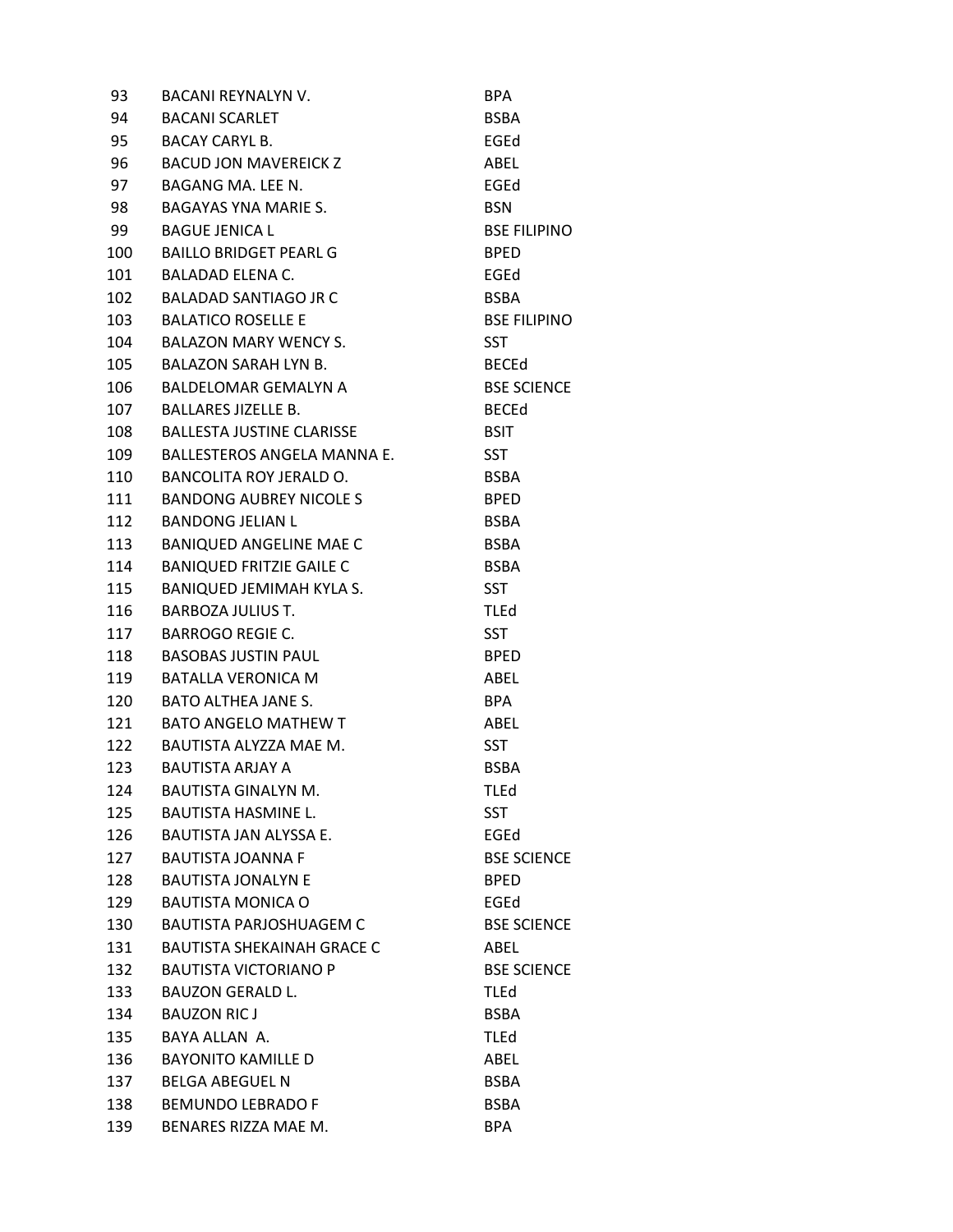| 140 | <b>BENITEZ ALLIYAH D</b>       | ABEL                |
|-----|--------------------------------|---------------------|
| 141 | BENITEZ IRISH JORRECA M        | <b>TLEd</b>         |
| 142 | BENITEZ NATHANIEL KING P.      | <b>BPA</b>          |
| 143 | <b>BENITO XYRIL JOHN T</b>     | <b>BSBA</b>         |
| 144 | <b>BERMAL KENNETH B</b>        | <b>BSBA</b>         |
| 145 | BERMUNDO JAMAILAH R.           | <b>BSN</b>          |
| 146 | BERNALES MARK ANTHONY G.       | TLEd                |
| 147 | <b>BERNARDINO LAWRENCE J</b>   | <b>BSBA</b>         |
| 148 | BERNIDO JESSAMHEL A.           | <b>BPA</b>          |
| 149 | <b>BIAO MARJORIE R</b>         | <b>BSBA</b>         |
| 150 | <b>BIBAL LUDILYN L.</b>        | <b>BECEd</b>        |
| 151 | <b>BILLEDO JEFFERSON V</b>     | <b>BSE SCIENCE</b>  |
| 152 | BINGUA AIREEN ALEXIS D         | <b>BSBA</b>         |
| 153 | BISARRA JASMINE ROSE A         | ABEL                |
| 154 | <b>BOLATON JOAN S.</b>         | EGEd                |
| 155 | <b>BONAO KAREN B.</b>          | <b>SST</b>          |
| 156 | <b>BONDOC FRANZ LEYDL F.</b>   | BPA                 |
| 157 | BONGAR JOANA KYLE D.           | ABEL                |
| 158 | <b>BONGOLAN STEPHANIE N.</b>   | <b>SST</b>          |
| 159 | <b>BONIOL MARC RAHJOHN C</b>   | <b>BPED</b>         |
| 160 | <b>BOQUIREN MILES M.</b>       | ABEL                |
| 161 | <b>BORBE CLARISSE C</b>        | <b>BSE MATH</b>     |
| 162 | <b>BRAVO FRANCIS G</b>         | <b>BSE SCIENCE</b>  |
| 163 | <b>BRIAN LORJANE YVONE E</b>   | <b>BSE SCIENCE</b>  |
| 164 | <b>BRUNO ANGELIKA L.</b>       | <b>SST</b>          |
| 165 | <b>BUADO DENMARK</b>           | ABEL                |
| 166 | BUDIAO JOVELYN N.              | <b>BECEd</b>        |
| 167 | <b>BUENAVENTURA JESSICA B</b>  | ABEL                |
| 168 | BUENAVENTURA MANUEL, JR. C     | <b>BECEd</b>        |
| 169 | BUENAVENTURA RHONEL JOHN R.    | ABEL                |
| 170 | <b>BUENCONSEJO JORDAN O</b>    | <b>BSE FILIPINO</b> |
| 171 | <b>BUGARIN JERIC S</b>         | <b>BSE MATH</b>     |
| 172 | <b>BUGARIN NASH A.</b>         | <b>TLEd</b>         |
| 173 | <b>BUGARIN TRINA JOY G</b>     | <b>BSBA</b>         |
| 174 | <b>BUIZON JOYCE M</b>          | <b>BSBA</b>         |
| 175 | <b>BULATA KAREN C</b>          | <b>BSE SCIENCE</b>  |
| 176 | <b>BULATAO MARK KENNETH F.</b> | <b>BSIT</b>         |
| 177 | <b>BUSTAMANTE KARYLLE P.</b>   | <b>BSIT</b>         |
| 178 | <b>BUSTARDE KRISTINE</b>       | <b>BSE SCIENCE</b>  |
| 179 | <b>BUSTOS CATHERINE T</b>      | <b>BSBA</b>         |
| 180 | CABA SHIENNA MARIE C           | <b>BECEd</b>        |
| 181 | CABACUNGAN EDLEAN A            | <b>BSBA</b>         |
| 182 | CABAG MARJORIE P.              | <b>BSN</b>          |
| 183 | CABALLERO ANGELO M             | ABEL                |
| 184 | CABAMONGAN JESSICA F           | ABEL                |
| 185 | CABANGON JINOVA M              | <b>BSBA</b>         |
| 186 | CABANILLA BEA M.               | <b>BPA</b>          |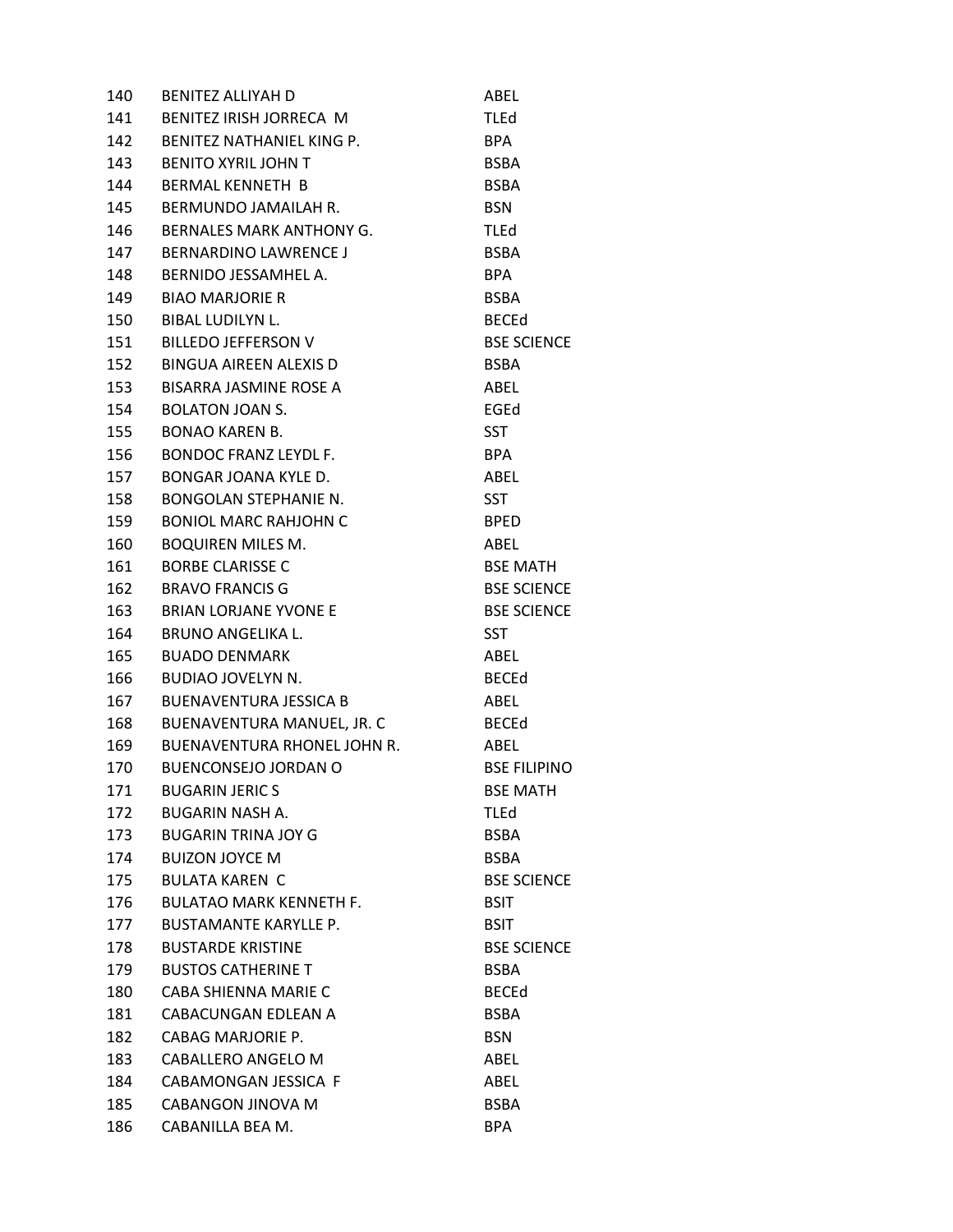| 187  | CABATBAT JOHN PAUL S.            | <b>BPA</b>          |
|------|----------------------------------|---------------------|
| 188  | CABATBAT LYRA R                  | <b>BSE SCIENCE</b>  |
| 189  | <b>CABATIC ROSEMARIE O</b>       | <b>BSBA</b>         |
| 190  | <b>CABIC FRANCIS C</b>           | <b>BSE MATH</b>     |
| 191  | <b>CABICO LEZEL JANE L</b>       | <b>BSBA</b>         |
| 192  | CABISON CHRISTINE JOY M.         | EGEd                |
| 193  | CABOTEJA KATHERINE B             | <b>BSE FILIPINO</b> |
| 194  | CABRERA CARLA A.                 | <b>SST</b>          |
| 195  | CACATIAN MARIEL M                | <b>BSBA</b>         |
| 196  | CACATIAN RHEALYN R.              | <b>SST</b>          |
| 197  | CADIANZA JOYCE ANN DG.           | <b>BECEd</b>        |
| 198  | CAERLANG IAN U.                  | <b>BSIT</b>         |
| 199  | CAGUNOT DEKEMBE MAR B            | <b>BPED</b>         |
| 200  | CAINGAL JOESAMAY F.              | EGEd                |
| 201  | CALAGUIN JANELLA M.              | <b>BPA</b>          |
| 202  | CALANGIAN KHANABE P.             | <b>SST</b>          |
| 203. | CALIBUSO RENZ-MAR A.             | <b>BSIT</b>         |
| 204  | CALICDAN MARIALYN C              | <b>BSE FILIPINO</b> |
| 205  | CALIXTRO ALLIAH YVIN A.          | <b>BECEd</b>        |
| 206  | CALLANTA MA. DORAINE CHALSEA J   | <b>BSBA</b>         |
| 207  | CALLEJO JOANA ROSE S             | <b>BSE SCIENCE</b>  |
| 208  | CALUB EMEIRSON C.                | <b>BSIT</b>         |
| 209  | CALUGAY LANCE ANDREI             | <b>BPED</b>         |
| 210  | CAMBA REXON MICHAEL V.           | <b>BSIT</b>         |
| 211  | CAMERO ROHEAL C                  | <b>BSE MATH</b>     |
| 212  | CAMORONGAN JUDY ANN S.           | BPA                 |
| 213  | CAMPOS LOVELY D                  | ABEL                |
| 214  | CANCINO HONNEY JOY V             | <b>BSE-ENGLISH</b>  |
| 215  | CANCINO MARY JOY M               | ABEL                |
| 216  | CANCINO RICELLE M.               | <b>SST</b>          |
| 217  | CANLAS LUMIFELLE ROSE S.         | BPA.                |
| 218  | <b>CANQUE JUSTINE M</b>          | <b>BSE-ENGLISH</b>  |
| 219  | CANTADO MARIANNE LUISA           | <b>BPA</b>          |
| 220  | CANUTAL EVAN MARIE F             | <b>BSBA</b>         |
| 221  | CAPAGNGAN MARK GIL C.            | <b>SST</b>          |
| 222  | CAPINA MARA N                    | <b>BSE-ENGLISH</b>  |
| 223  | <b>CAPITLE ALICE P</b>           | <b>BSE SCIENCE</b>  |
| 224  | <b>CAPSA EUNICE R</b>            | <b>BSE MATH</b>     |
| 225  | CAPUDOY JEWEL A.                 | <b>BSIT</b>         |
| 226  | <b>CARANTO BENJIE C</b>          | <b>BPED</b>         |
| 227  | CARANTO IRISH JOY P.             | EGEd                |
| 228  | CARANTO JOVEN N                  | TLEd                |
| 229  | CARANTO JUDY ANN D               | <b>BSBA</b>         |
| 230  | <b>CARANTO PRINCESS DIANE S.</b> | EGEd                |
| 231  | CARBONELL MARK WYNCHELL B        | <b>BSE MATH</b>     |
| 232  | CARDENAS ROSE ANN G              | <b>BSBA</b>         |
| 233  | CARIAGA HAZEL C.                 | EGEd                |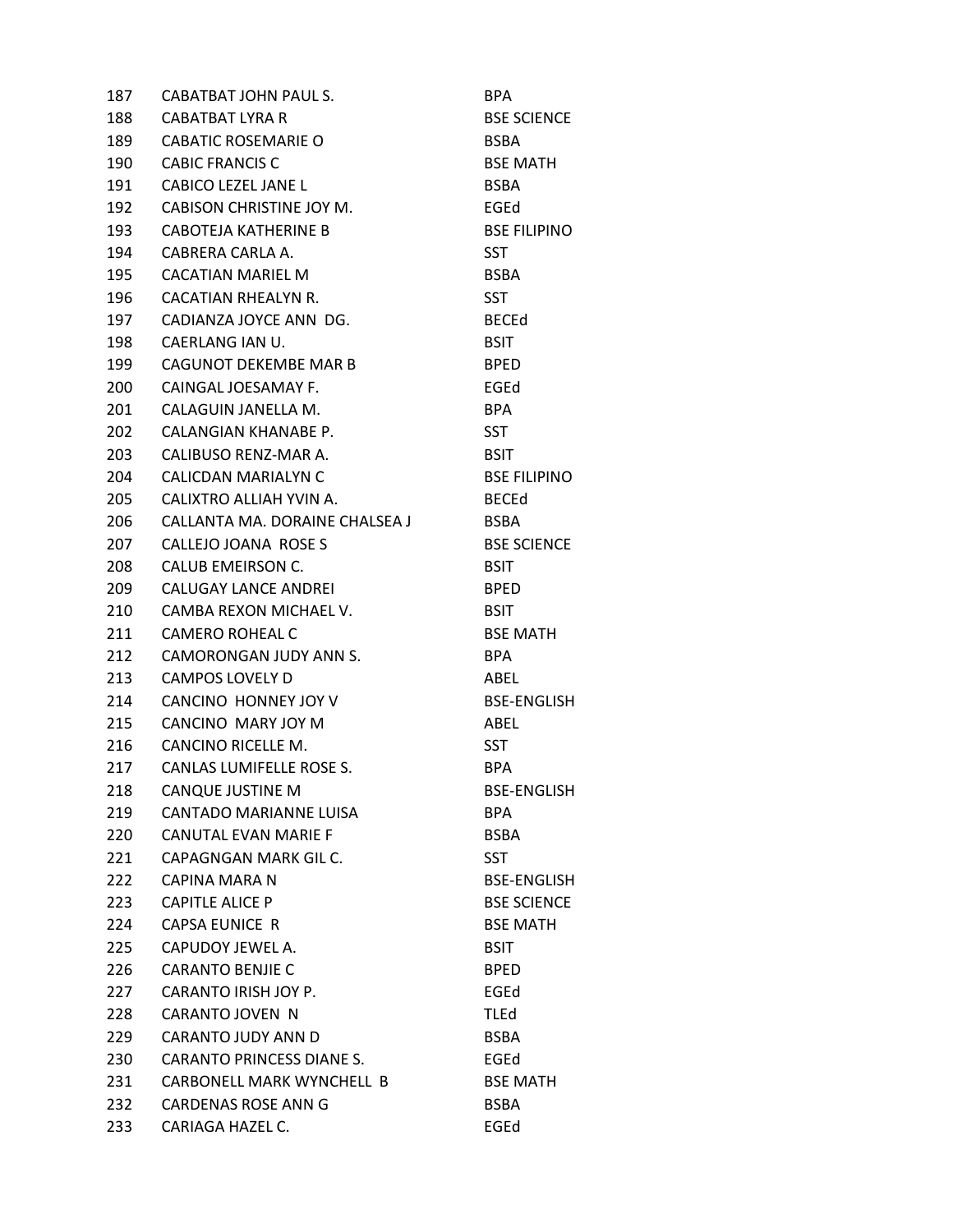| 234 | <b>CARINO ATHENA MARIE B</b> | <b>BSE MATH</b>     |
|-----|------------------------------|---------------------|
| 235 | CARINO CASEY C.              | EGEd                |
| 236 | CARINO JANSEN PAUL M.        | EGEd                |
| 237 | CARINO JEWEL D               | <b>BSE SCIENCE</b>  |
| 238 | CARINO XYRUS A.              | <b>BSIT</b>         |
| 239 | CASACLANG LYNDER JAY M.      | BPA                 |
| 240 | CASANOVA RV GAIL B.          | <b>TLEd</b>         |
| 241 | CASILLAN ARA GRACE C.        | BPA                 |
| 242 | <b>CASILLAN CRISTY MAE S</b> | <b>BSE FILIPINO</b> |
| 243 | CASINGAN PAMELA YVONNE A     | <b>BSE MATH</b>     |
| 244 | CASTANARES LYKA MAE C.       | EGEd                |
| 245 | CASTILLO MAY ANN P           | <b>BSBA</b>         |
| 246 | CASTILLO TRICIA ANNE MAE V   | <b>BSBA</b>         |
| 247 | CASTRO KASSANDRA C           | ABEL                |
| 248 | CATALAN AREANMIL C.          | EGEd                |
| 249 | CATALAN BERNADETH M          | <b>BSBA</b>         |
| 250 | CATCHILLAR ALJOE M           | <b>BSE SCIENCE</b>  |
| 251 | CATCHILLAR MARY ANGELINE M   | <b>TLEd</b>         |
| 252 | CATUNGAL LHEALYN V.          | EGEd                |
| 253 | CAUNCERAN MERIANNE C         | <b>BECEd</b>        |
| 254 | CAYABYAB ADELYN P            | <b>BSE-ENGLISH</b>  |
| 255 | CAYABYAB ANGELICA S          | <b>BSE SCIENCE</b>  |
| 256 | CAYABYAB BRYAN S             | <b>BSBA</b>         |
| 257 | CAYABYAB CAMILLE JOYCE A     | <b>BSE-ENGLISH</b>  |
| 258 | CAYABYAB CHARLES NILMARK J.  | ABEL                |
| 259 | CAYABYAB DANICA JENCE D      | <b>BSBA</b>         |
| 260 | CAYABYAB DIANABE ANN B       | <b>BSE SCIENCE</b>  |
| 261 | CAYABYAB ERICA D.            | <b>SST</b>          |
| 262 | CAYABYAB JOED Y              | <b>BSE SCIENCE</b>  |
| 263 | CAYABYAB JOHN REY R          | <b>BSBA</b>         |
| 264 | CAYABYAB KYLA LOUISSE L      | <b>BSE SCIENCE</b>  |
| 265 | CAYABYAB MARIA ANGELA D      | BSBA                |
| 266 | CAYABYAB REDJ REN S.         | <b>BSIT</b>         |
| 267 | CAYABYAB RESSIALYN C.        | <b>TLEd</b>         |
| 268 | CAYABYAB VENUS VENERA L      | <b>BSBA</b>         |
| 269 | CAYABYAB VINCENT F.          | <b>BPA</b>          |
| 270 | CAYAGO SHEKINA D.            | <b>BSIT</b>         |
| 271 | CENDANA JEROME A.            | <b>BSN</b>          |
| 272 | CENTENO MA KAREEN AZALEA E   | <b>BSBA</b>         |
| 273 | <b>CERALDE JIREH A</b>       | <b>BSE-ENGLISH</b>  |
| 274 | CERAME CLARISSE B.           | ABEL                |
| 275 | <b>CERDANA GLENN JOE R</b>   | <b>BSE SCIENCE</b>  |
| 276 | <b>CERDINEOLA JAY G</b>      | <b>TLEd</b>         |
| 277 | <b>CERVANTES APRILYNG</b>    | <b>BSBA</b>         |
| 278 | CHUA PRINCESS AIRA MIKAELA B | <b>BPA</b>          |
| 279 | CLAVERIA APRIL JOY D         | EGEd                |
| 280 | <b>CLORES IRENE C</b>        | <b>BPED</b>         |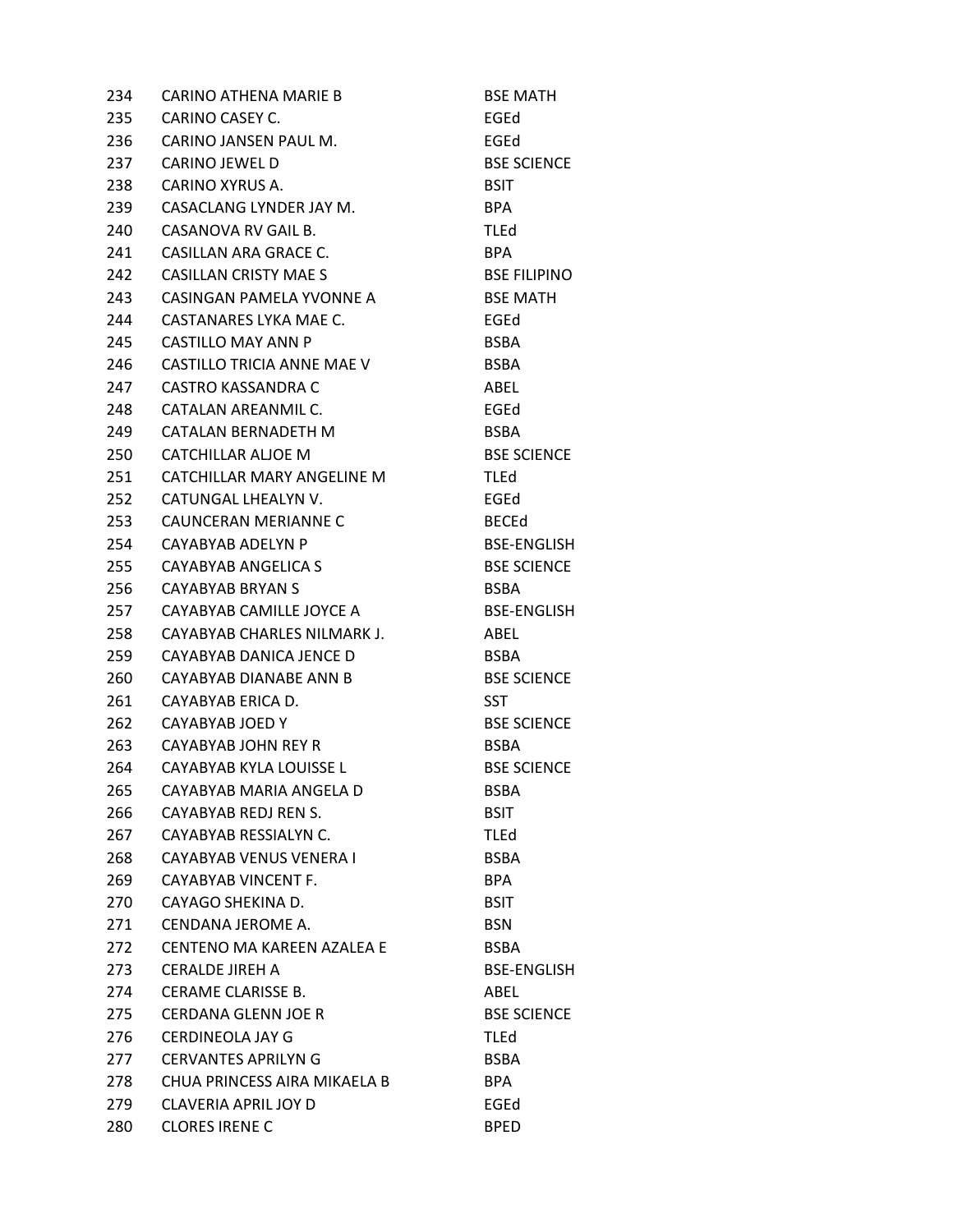281 COMORONGAN ROLLY F BSE SCIENCE 282 CONSIGO JAHN ADRIEL R. BPA 283 CONSTANTINO ARJAY A. BPA 284 CORDENILLO JAN LEVI G. SST 285 CORNELLA ELYZA MAE BSE SCIENCE 286 CORPUZ DIMPLES TRISHA B BECED 287 CORPUZ JAZIELYN T. EGEd 288 CORPUZ MICHAEL JOHN D. BSBA 289 CORTEL RHODA R. SST 290 CORTEZ CRISTINA BSE FILIPINO 291 CORTEZ WINA ROSE P<br>BSBA 292 CRISTOBAL JOHN REY C<br>BSE FILIPINO 293 CRISTOBAL LAILA MAE F. SST 294 CRISTOBAL PHILIP JOSHUA C BSE SCIENCE 295 CRUZ ARNOLD DARRENZ I. SST 296 CRUZ ESTRELLA H ABEL 297 CUARESMA SHERELYN N BSBA 298 CUBOS VANESSA JANE M<br>BSE SCIENCE 299 CUISON JESUSA DS<br>BSE FILIPINO 300 CUISON JOHN MARTIN F. BSIT 301 CULLON JHON ROBERT D. BSIT 302 CUSTODIO BENJIE P. BPA 303 DACANAY GEMMA B. EGEd 304 DACASIN REDEN R<br>BSE SCIENCE 305 DAMASCO DEMI S<br>BSE-ENGLISH 306 DANCEL MARIA FATIMA D. EGEd 307 DANTIS DARYL C. BSN 308 DARANG KINDRED P BPED 309 DATUIN ANABELLE B BSBA 310 DATUIN ANGELYN J. BPA 311 DATUIN DESELLE B. BPA 312 DATUIN EDITHA S
BSE FILIPINO 313 DATUIN HARLEY DREW R BSE SCIENCE 314 DATUIN KASSANDRA V. BPA 315 DATUIN MARK RENIEL S TLEd 316 DATUIN MHYLYN E ABEL 317 DAUZ ABEGAIL A. ABEL 318 DAVID GODWIN BRAYLE A. BSIT 319 DAVID JANINE P. TLEd 320 DAZA CATHERINE B BSE SCIENCE 321 DE ASIS ISABELA MAXENE P BSE-ENGLISH 322 DE ASIS JOCELYN P. BPA 323 DE GUERTO CAMELA EGEd 324 DE GUSMAN KRIS-CARLO BPA 325 DE GUZMAN YNNA JESSA G<br>BSE FILIPINO 326 DE GUZMAN ALLYSA B. ABEL 327 DE GUZMAN BERNADETTE D
BSE SCIENCE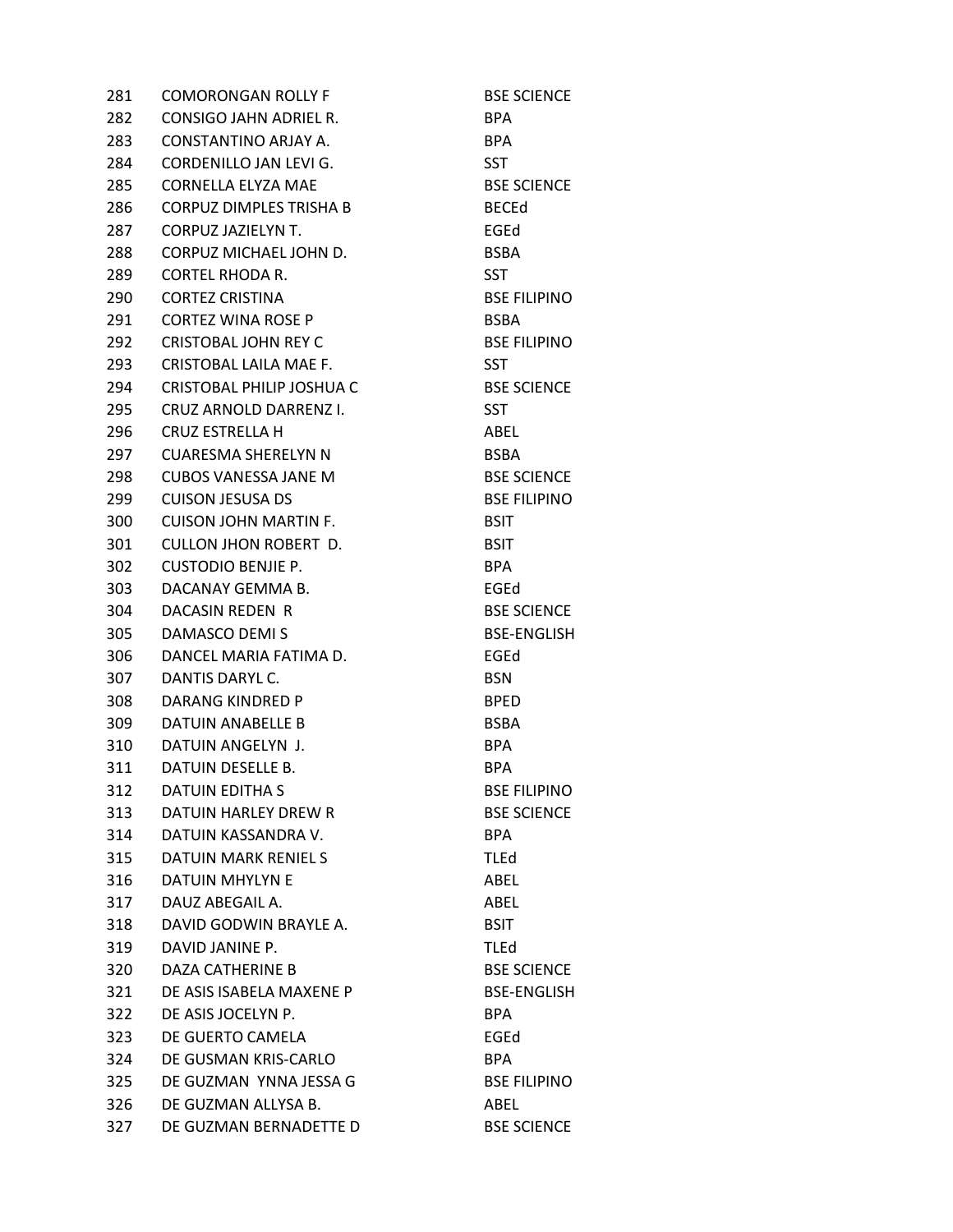328 DE GUZMAN CHARLOTE L. TLEd 329 DE GUZMAN CHERRY G. BPA 330 DE GUZMAN CLEVERINE P. SST 331 DE GUZMAN DARIO A BSE MATH 332 DE GUZMAN DIANE R<br>BSBA 333 DE GUZMAN DONITA C. SST 334 DE GUZMAN ERICSON F BPED 335 DE GUZMAN GERALD M. SST 336 DE GUZMAN IVAN GERARD V. BSIT 337 DE GUZMAN JAN RLEE BSE-ENGLISH 338 DE GUZMAN JANEZZA HYACINT C<br>BSBA 339 DE GUZMAN JHEANA SUZANE P. BPA 340 DE GUZMAN JOLINA C<br>BSE FILIPINO 341 DE GUZMAN JOSELITO D
BSE SCIENCE 342 DE GUZMAN LEA MAE D. EGEd 343 DE GUZMAN MA MAYUMI NICOLE R. BECEd 344 DE GUZMAN MARK JOSEPH G FGED 345 DE GUZMAN MONICA C<br>BSE MATH 346 DE GUZMAN ROCHELLE C. FRAGGED EGED 347 DE GUZMAN ROXANNE MAE D. SST 348 DE GUZMAN SHIELA MARIE V ABEL 349 DE GUZMAN VERNALIZA P. BSN 350 DE LEON ALYSSAH BIANCA EGEd 351 DE LEON DIANA ANGELA M. SST 352 DE LEON EDWARD JOSEPH S BSE MATH 353 DE LEON IRENE CLAIRE S. EGEd 354 DE LEON JAYSON JAY R. BSIT 355 DE LEON KIM JESTER P. BSIT 356 DE LEON MARK DAVE N BECED 357 DE LEON MAY NICOLE G<br>BSE SCIENCE 358 DE LUNA JERICHO S
BSE MATH 359 DE VENECIA GERALDINE E BSBA 360 DE VENECIA GLADYS M BSE SCIENCE 361 DE VERA FRANCINE JOY JAN BSBA 362 DE VERA AL PRINCE C<br>BSBA 363 DE VERA ANGELA F. BSN 364 DE VERA ANGELINE BPA 365 DE VERA ARIEL G. BPA 366 DE VERA CARLO M. SST 367 DE VERA CHRISTINE JOY J<br>BSE-ENGLISH 368 DE VERA EROTOEL B. BSIT 369 DE VERA GEA LHEA F. TLEd 370 DE VERA GLAIZA G. SST 371 DE VERA IL JESSICA H. BSIT 372 DE VERA JANIELA A BSE MATH 373 DE VERA JERAMIE O BSE SCIENCE 374 DE VERA JIRAH G. BECEd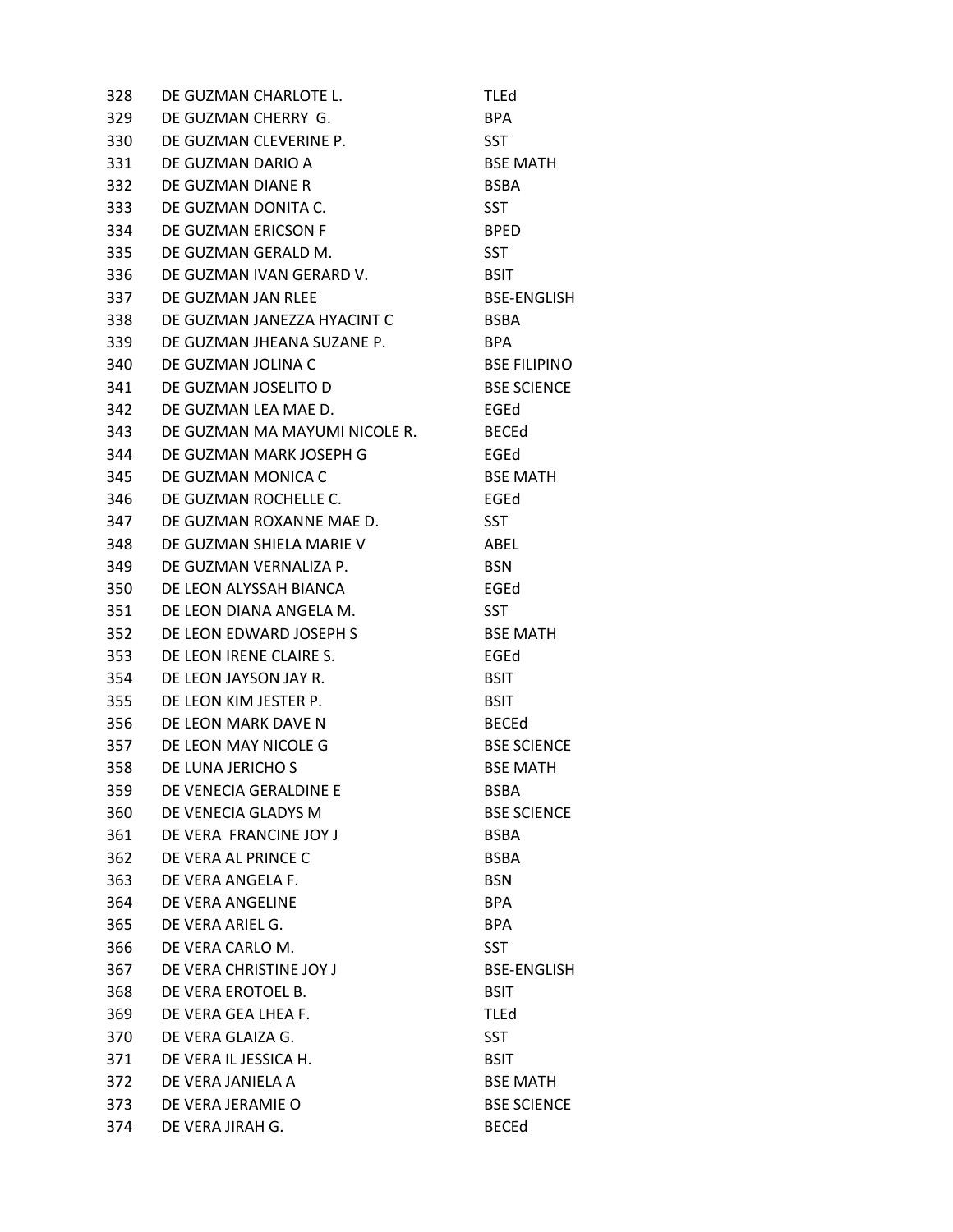| 375 | DE VERA KIMBERLY ROSE A           | <b>BECEd</b>        |
|-----|-----------------------------------|---------------------|
| 376 | DE VERA LEILA JOY T               | ABEL                |
| 377 | DE VERA MA. PAULA F.              | <b>BPA</b>          |
| 378 | DE VERA MA. PRINCESS MONIQUE O    | <b>BSE MATH</b>     |
| 379 | DE VERA MARY GRACE R              | <b>BSBA</b>         |
| 380 | DE VERA MAY REVEN O.              | <b>BSN</b>          |
| 381 | DE VERA MC JUSTINE G              | <b>BSE FILIPINO</b> |
| 382 | DE VERA MIRASOL Z                 | <b>BSBA</b>         |
| 383 | DE VERA MOISES G.                 | <b>BSIT</b>         |
| 384 | DE VERA SHARON C.                 | <b>SST</b>          |
| 385 | DECENA GREGGY G.                  | EGEd                |
| 386 | DEL MONTE DARWIN D                | <b>BSE SCIENCE</b>  |
| 387 | DEL PRADO ADRIENNE BERNADETTE D   | ABEL                |
| 388 | DEL PRADO ANDREA MAE P            | <b>BSBA</b>         |
| 389 | DEL PRADO LYKA VANESSA DP         | <b>BSBA</b>         |
| 390 | DEL ROSARIO EIRA B                | ABEL                |
| 391 | DEL ROSARIO JULIA C               | <b>BSBA</b>         |
| 392 | DELA CRUZ DHENMARC B              | <b>BPED</b>         |
| 393 | DELA CRUZ JOASH S                 | <b>BSBA</b>         |
| 394 | DELA CRUZ MA. ANGELICA D.         | <b>BSIT</b>         |
| 395 | DELA CRUZ MARGIE V.               | <b>SST</b>          |
| 396 | DELA CRUZ MARK DOMINIC G.         | TLEd                |
| 397 | DELA CRUZ MICHELLE E              | <b>BSE SCIENCE</b>  |
| 398 | DELA CRUZ RODNEY G.               | <b>BSIT</b>         |
| 399 | DELA MASA SYD JUDE A              | <b>BECEd</b>        |
| 400 | DELA PENA ERIKA B.                | <b>BECEd</b>        |
| 401 | DELOS REYES JUDELYN J             | <b>BSE-ENGLISH</b>  |
| 402 | DELOS REYES KRISTINE FAYE B       | ABEL                |
| 403 | DELOS SANTOS BEA CAMILLE A        | EGEd                |
| 404 | DELOS SANTOS JAYVIN T.            | <b>BSIT</b>         |
| 405 | <b>DELOS SANTOS JENNY</b>         | <b>BSBA</b>         |
| 406 | <b>DELOS SANTOS KAREN FAITH F</b> | <b>BSE-ENGLISH</b>  |
| 407 | DESSA MAE C                       | <b>BPED</b>         |
| 408 | DIAZ ARNEL JR. I.                 | <b>BPA</b>          |
| 409 | DIAZ JANINE M                     | <b>BPED</b>         |
| 410 | DIAZ JOCELYN P.                   | <b>SST</b>          |
| 411 | DIAZ JOHN PAUL F                  | <b>BSBA</b>         |
| 412 | DIAZ KYLA MARIE C                 | <b>BSBA</b>         |
| 413 | DIAZ LEONILLA P.                  | <b>BPA</b>          |
| 414 | DIAZ PAULINE ANN U                | <b>BSE SCIENCE</b>  |
| 415 | DIAZ RICARDO JR G.                | <b>BSIT</b>         |
| 416 | DICHE ZANDERMEL AROW DC           | <b>BECEd</b>        |
| 417 | DIMALANTA BETTY MAE P.            | <b>SST</b>          |
| 418 | DING CARMELA V.                   | EGEd                |
| 419 | DINGLASA JAY-AR E.                | <b>BPA</b>          |
| 420 | DINGLASAN JASPER A                | <b>BSBA</b>         |
| 421 | DINONG SHYNA M.                   | <b>SST</b>          |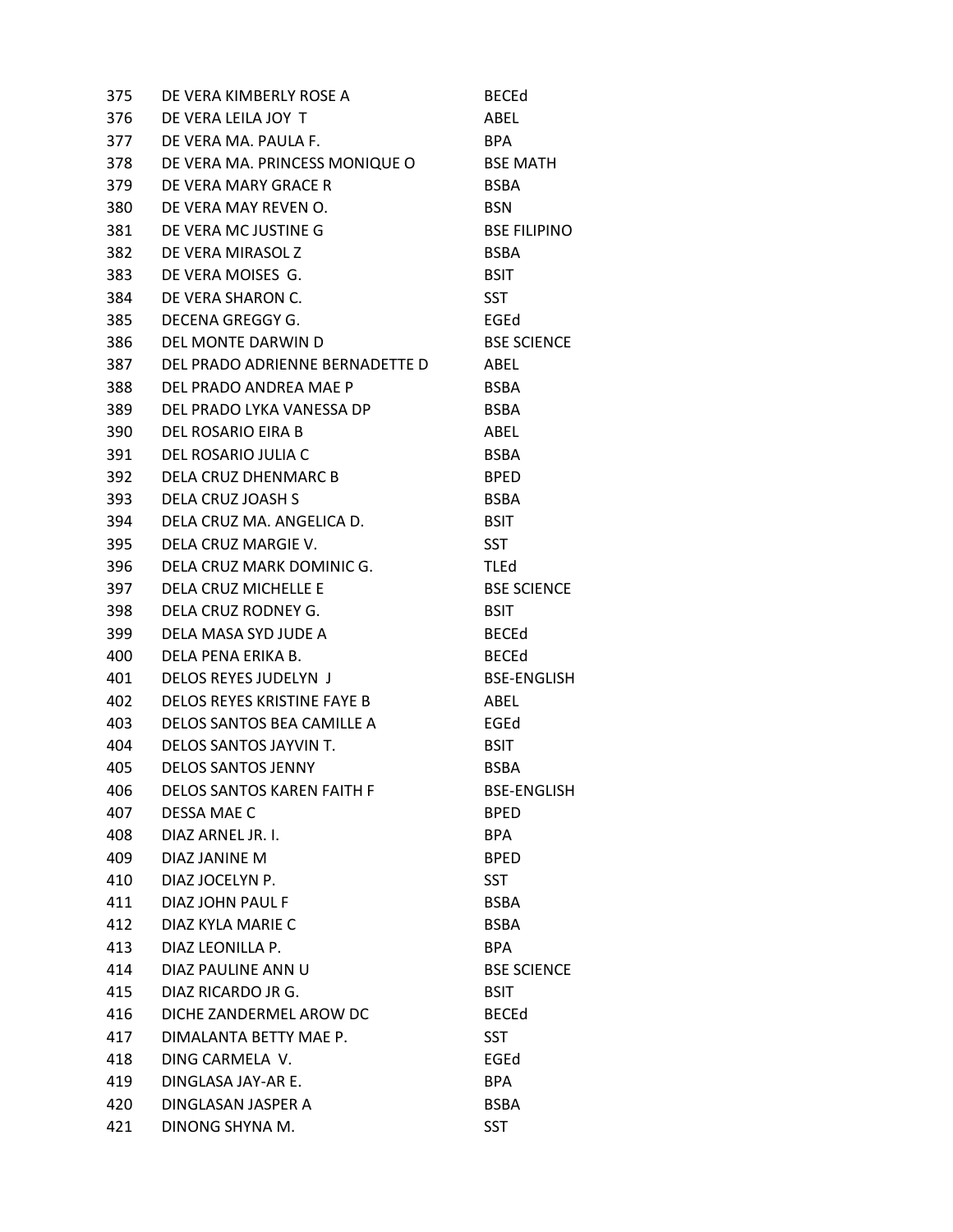| 422 | DIZON MYLENE A                | <b>BSE MATH</b>    |
|-----|-------------------------------|--------------------|
| 423 | DOCTOR DAISYREE ROSE          | <b>BSBA</b>        |
| 424 | DOMANTAY DUDELYN T.           | <b>BSBA</b>        |
| 425 | DOMINGO BOWEN CHRISTOPHER V   | <b>BSE SCIENCE</b> |
| 426 | DOMINGO JHONRIE R.            | <b>BSN</b>         |
| 427 | DOMINGO JONATHAN E.           | <b>SST</b>         |
| 428 | DOMONDON ANNE LORAINE D.      | EGEd               |
| 429 | DONARBE ANGELIKA M            | <b>BPED</b>        |
| 430 | DOREGO JOMER T.               | <b>BSIT</b>        |
| 431 | DORIA ASHLEY JOEI B.          | EGEd               |
| 432 | DORIA KAREN JOY M             | <b>BSE SCIENCE</b> |
| 433 | DORIA MEINCHEE A.             | <b>SST</b>         |
| 434 | DOROL REBECCA JOY R.          | EGEd               |
| 435 | DUATIN CHRISTINE JANE G       | <b>BSBA</b>        |
| 436 | DULATRE FRANCISCO JONATHAN    | <b>TLEd</b>        |
| 437 | DULAY EDUARDO R.              | <b>SST</b>         |
| 438 | DULAY EDWARD JR. M.           | <b>BPA</b>         |
| 439 | <b>DUMALAG AUBREY V</b>       | <b>BSBA</b>        |
| 440 | EBARLE LOVELY JESSICA T       | <b>BSBA</b>        |
| 441 | ELEVAZO ANA MAE M             | <b>BSE MATH</b>    |
| 442 | ELIZAGA RANGELO B             | <b>BSBA</b>        |
| 443 | EMBERNATE JOY VICTORIA C      | <b>BSBA</b>        |
| 444 | <b>ENRIQUEZ ANGELO M</b>      | <b>BSE SCIENCE</b> |
| 445 | ERANG ROSEMARIE O             | <b>BSE-ENGLISH</b> |
| 446 | ERGUIZA JACKIE M.             | <b>BECEd</b>       |
| 447 | ERIVE CHRISTINE JOY C.        | EGEd               |
| 448 | ERIVE YURI M                  | <b>BSBA</b>        |
| 449 | ERMINO APRIL MAE B.           | <b>SST</b>         |
| 450 | ERQUIZA MATTHEW O.            | <b>BSBA</b>        |
| 451 | ERTO JAM ZANOBERWIE G.        | <b>SST</b>         |
| 452 | <b>ESCAT ARISTON C.</b>       | <b>BPA</b>         |
| 453 | <b>ESCAT CHARLENE G</b>       | <b>BSBA</b>        |
| 454 | ESCOSIO MIKAEHLA LOYD C.      | EGEd               |
| 455 | ESGUERRA ABBY JOYCE A         | <b>BSBA</b>        |
| 456 | <b>ESLABRA JACKSON G</b>      | <b>BECEd</b>       |
| 457 | <b>ESPANTO MAE ANGELINE C</b> | <b>BSE SCIENCE</b> |
| 458 | ESPANUEVA KRISTINE P.         | <b>BPA</b>         |
| 459 | ESPEJO LYNETTE B.             | <b>BSN</b>         |
| 460 | ESPINO JOCCO JC G             | ABEL               |
| 461 | <b>ESPINO JOSE ANTONIO G</b>  | ABEL               |
| 462 | <b>ESPINO SHIELA B</b>        | <b>BSE SCIENCE</b> |
| 463 | ESPINOSA JERICA V             | <b>BSE SCIENCE</b> |
| 464 | ESPINOZA LYKA MAE R           | <b>BSBA</b>        |
| 465 | ESPINOZA CLARENCE D.          | <b>SST</b>         |
| 466 | ESPINOZA JANELLE B.           | EGEd               |
| 467 | <b>ESTABILLO ROSELLE E</b>    | <b>BSE MATH</b>    |
| 468 | ESTACA JASMIN                 | <b>BSIT</b>        |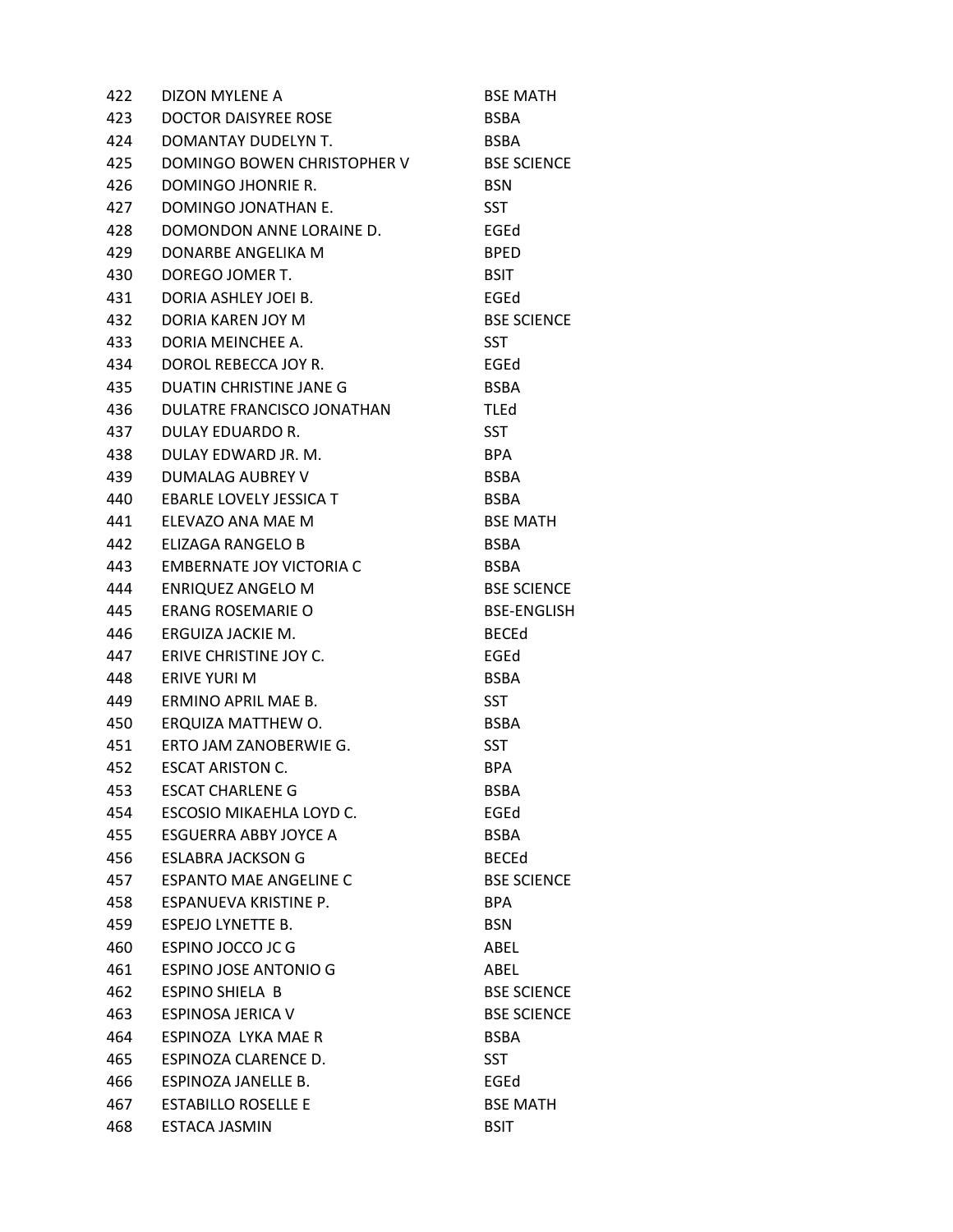| 469 | <b>ESTANOL DANIELA SHENE</b>   | <b>BECEd</b>       |
|-----|--------------------------------|--------------------|
| 470 | ESTEBAN JULIA MARIE R          | <b>BSBA</b>        |
| 471 | <b>ESTEBAN MERRYL P</b>        | <b>BSE MATH</b>    |
| 472 | ESTRADA ALEXANDER JR. S.       | <b>BSE MATH</b>    |
| 473 | ESTRADA ARNEL D.               | <b>BSIT</b>        |
| 474 | <b>ESTRADA ISHMAEL P</b>       | <b>BSE SCIENCE</b> |
| 475 | ESTRADA JOSHUA S               | <b>BSBA</b>        |
| 476 | ESTRADA KAREN ASHLEY L.        | <b>TLEd</b>        |
| 477 | ESTRELLA DANIEL M.             | <b>BPA</b>         |
| 478 | ESTRELLA DANIELA C             | <b>BSBA</b>        |
| 479 | <b>ESTRELLAS FRANCIS ICE C</b> | <b>BSBA</b>        |
| 480 | EULIN JULIUS R                 | <b>BPED</b>        |
| 481 | FABIA IRISH NICOLE M.          | EGEd               |
| 482 | <b>FABITO SHAINA MAE I</b>     | ABEL               |
| 483 | <b>FALLORINA RICHELLE B</b>    | <b>TLEd</b>        |
| 484 | <b>FARRALES JAIRA</b>          | <b>BSIT</b>        |
| 485 | <b>FAT LORRAINE JOY D</b>      | <b>BSBA</b>        |
| 486 | <b>FAUSTO ROBYROSE F</b>       | <b>BSBA</b>        |
| 487 | <b>FELIX REXTHER E</b>         | <b>BSBA</b>        |
| 488 | FERNANDEZ ADRIANE COZ          | <b>BSE MATH</b>    |
| 489 | <b>FERNANDEZ AINS E</b>        | <b>BSBA</b>        |
| 490 | <b>FERNANDEZ BLESCEL C</b>     | <b>TLEd</b>        |
| 491 | FERNANDEZ CHEYAN ICHEL C       | <b>BSE SCIENCE</b> |
| 492 | <b>FERNANDEZ JOYCE G</b>       | <b>BSE SCIENCE</b> |
| 493 | FERNANDEZ JOYVIE C.            | <b>BSIT</b>        |
| 494 | FERNANDEZ KARL ANGELO D        | <b>BSE MATH</b>    |
| 495 | FERNANDEZ KENT CHOLO G.        | <b>BPA</b>         |
| 496 | FERNANDEZ MC DARWIN M          | <b>BPED</b>        |
| 497 | FERNANDEZ MICAH JOY U          | <b>BSE SCIENCE</b> |
| 498 | <b>FERRER ANGELICA B</b>       | <b>BSE-ENGLISH</b> |
| 499 | FERRER APRIL ANN B.            | EGEd               |
| 500 | FERRER ARIEL M.                | <b>BPA</b>         |
| 501 | <b>FERRER BOYET A</b>          | <b>BSE SCIENCE</b> |
| 502 | <b>FERRER BRYSON F.</b>        | <b>BSN</b>         |
| 503 | <b>FERRER CHRISTIAN O</b>      | EGEd               |
| 504 | FERRER CHRISTINE ROSE N.       | EGEd               |
| 505 | <b>FERRER EDWARD JAMES F.</b>  | <b>BSIT</b>        |
| 506 | FERRER JASMIN M.               | <b>SST</b>         |
| 507 | <b>FERRER JOSE MARTIN T</b>    | <b>BSE SCIENCE</b> |
| 508 | <b>FERRER LAICA N</b>          | <b>BSE-ENGLISH</b> |
| 509 | FERRER REIGN SHELLOU ANNE S.   | <b>BSN</b>         |
| 510 | FERRER REIZZA ELISSE DC        | <b>BSBA</b>        |
| 511 | FERRER SHEILA MAE L.           | <b>SST</b>         |
| 512 | FERRER SHIELA MAE V            | ABEL               |
| 513 | <b>FERRER VALERIE S.</b>       | <b>SST</b>         |
| 514 | <b>FERRER VENUS F</b>          | <b>BSE MATH</b>    |
| 515 | <b>FERRER WEDNESDAY N</b>      | <b>BSE SCIENCE</b> |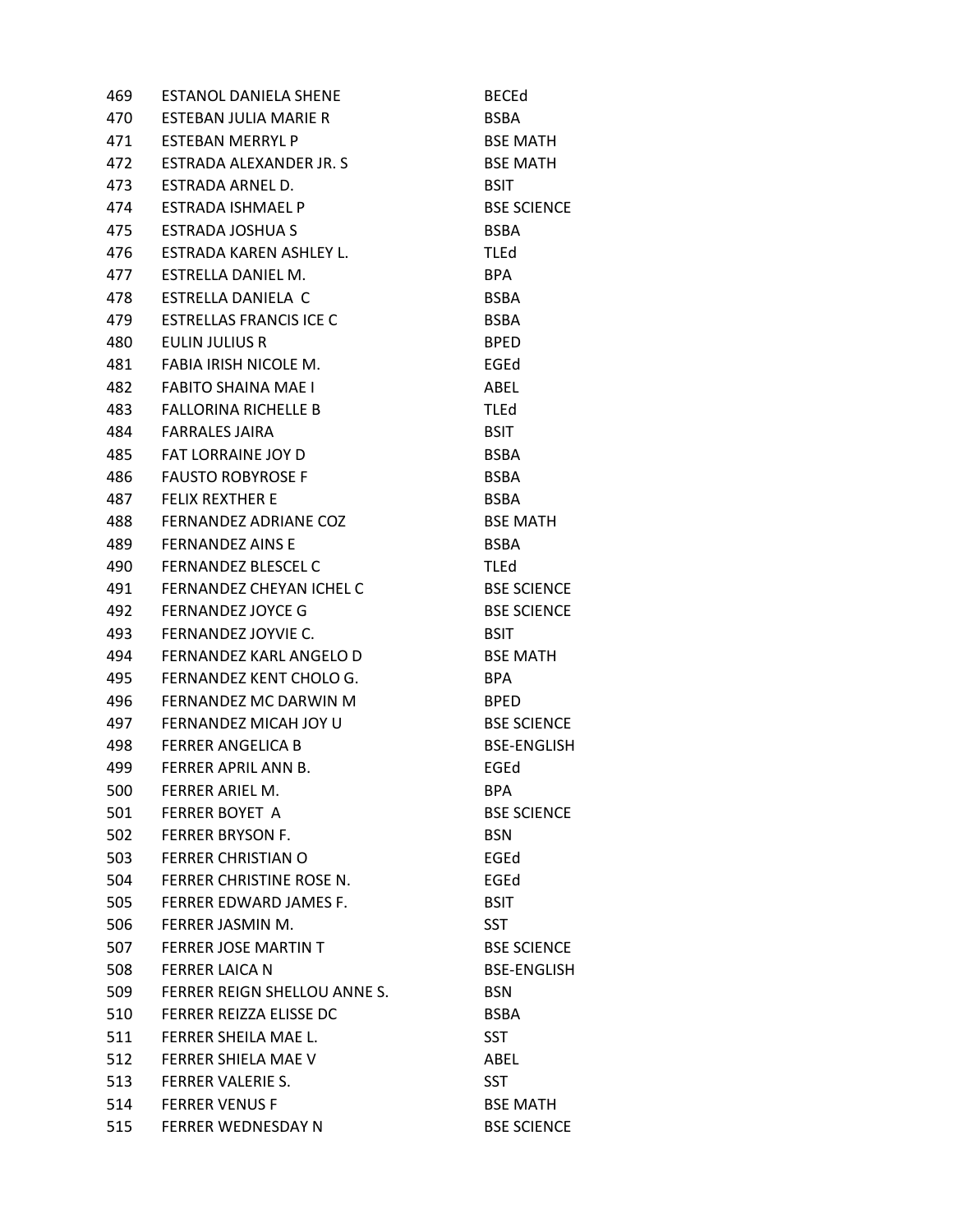| 516 | FIGUERRES REEJAY NEIL S.          | <b>BSIT</b>         |
|-----|-----------------------------------|---------------------|
| 517 | <b>FLOR ANGELO B.</b>             | <b>BPA</b>          |
| 518 | FLORES GENE MAE M.                | <b>BSIT</b>         |
| 519 | <b>FLORES JASTIN E</b>            | <b>BSBA</b>         |
| 520 | <b>FLORES JUSTINE J</b>           | <b>BSE SCIENCE</b>  |
| 521 | <b>FLORES KAREN S</b>             | <b>BSE SCIENCE</b>  |
| 522 | <b>FLORES KATE M.</b>             | <b>BSIT</b>         |
| 523 | <b>FLORIDA EDSYL ALEEN S</b>      | <b>BSE SCIENCE</b>  |
| 524 | FONTANILLA BILLY RAY D            | <b>BSIT</b>         |
| 525 | FONTANILLA RIO ANGELI T.          | ABEL                |
| 526 | FRANCISCO LIANNE MARIE M          | ABEL                |
| 527 | FRANCISCO LISLIE P.               | BPA                 |
| 528 | <b>FRANCISCO LOUISE LAINE D</b>   | <b>BSBA</b>         |
| 529 | <b>FRIAS ARCHIE DG</b>            | <b>BSE MATH</b>     |
| 530 | <b>FRIAS CELINA FE B.</b>         | <b>BSN</b>          |
| 531 | <b>FRIAS JERICHO C</b>            | <b>BSE FILIPINO</b> |
| 532 | FRIAS LARA MARIE M                | <b>BSBA</b>         |
| 533 | <b>FRIAS PRINCESS IRIS</b>        | <b>BSE-ENGLISH</b>  |
| 534 | FRIAS RALPH ANGELO C.             | <b>SST</b>          |
| 535 | <b>FRIAS WENNIE R.</b>            | <b>BPA</b>          |
| 536 | <b>GABATINO HILARIO F</b>         | <b>BPED</b>         |
| 537 | GABOR MARIA ANN C.                | <b>TLEd</b>         |
| 538 | <b>GABRIEL JIMBOY B</b>           | ABEL                |
| 539 | <b>GABRIEL MARK ANGELO O.</b>     | ABEL                |
| 540 | <b>GABRIEL STEPHANIE JOY M.</b>   | <b>BECEd</b>        |
| 541 | <b>GAGAR EMMANUEL M</b>           | <b>BSE MATH</b>     |
| 542 | <b>GAGAR JONATHAN A.</b>          | EGEd                |
| 543 | <b>GAJARDO MARIA KRISTA B.</b>    | <b>BECEd</b>        |
| 544 | <b>GALAPATE JORLEE NICKXON C.</b> | <b>BSIT</b>         |
| 545 | <b>GALLARDO LADY VELLE A</b>      | <b>BSBA</b>         |
| 546 | <b>GALOLO ROCHELLE C</b>          | <b>BSE FILIPINO</b> |
| 547 | <b>GALSIM GUIA C</b>              | <b>BSE MATH</b>     |
| 548 | <b>GALSIM LEVI L.</b>             | <b>BPA</b>          |
| 549 | <b>GALSIM ROLANDO JR. G.</b>      | <b>TLEd</b>         |
| 550 | <b>GAMBOA MARIA ASAIRA M</b>      | <b>BSBA</b>         |
| 551 | <b>GAMBOA RONNICO B.</b>          | <b>SST</b>          |
| 552 | GAPASIN JOSH M.                   | <b>BSIT</b>         |
| 553 | <b>GARACHICO MRK REYLORD V.</b>   | <b>BPA</b>          |
| 554 | <b>GARCIA ALFRED ERLEN M</b>      | <b>BSE SCIENCE</b>  |
| 555 | <b>GARCIA ALLEAH JAYZEL L.</b>    | EGEd                |
| 556 | <b>GARCIA ANDREA B</b>            | <b>BSE-ENGLISH</b>  |
| 557 | <b>GARCIA ANGEL CAMILLE G.</b>    | <b>BECEd</b>        |
| 558 | <b>GARCIA ELOISA M.</b>           | EGEd                |
| 559 | <b>GARCIA EMMANUEL E.</b>         | <b>BSIT</b>         |
| 560 | <b>GARCIA IMEE G.</b>             | <b>BPA</b>          |
| 561 | <b>GARCIA IRENE GRACE</b>         | SST                 |
| 562 | <b>GARCIA JEAN C</b>              | <b>BSE FILIPINO</b> |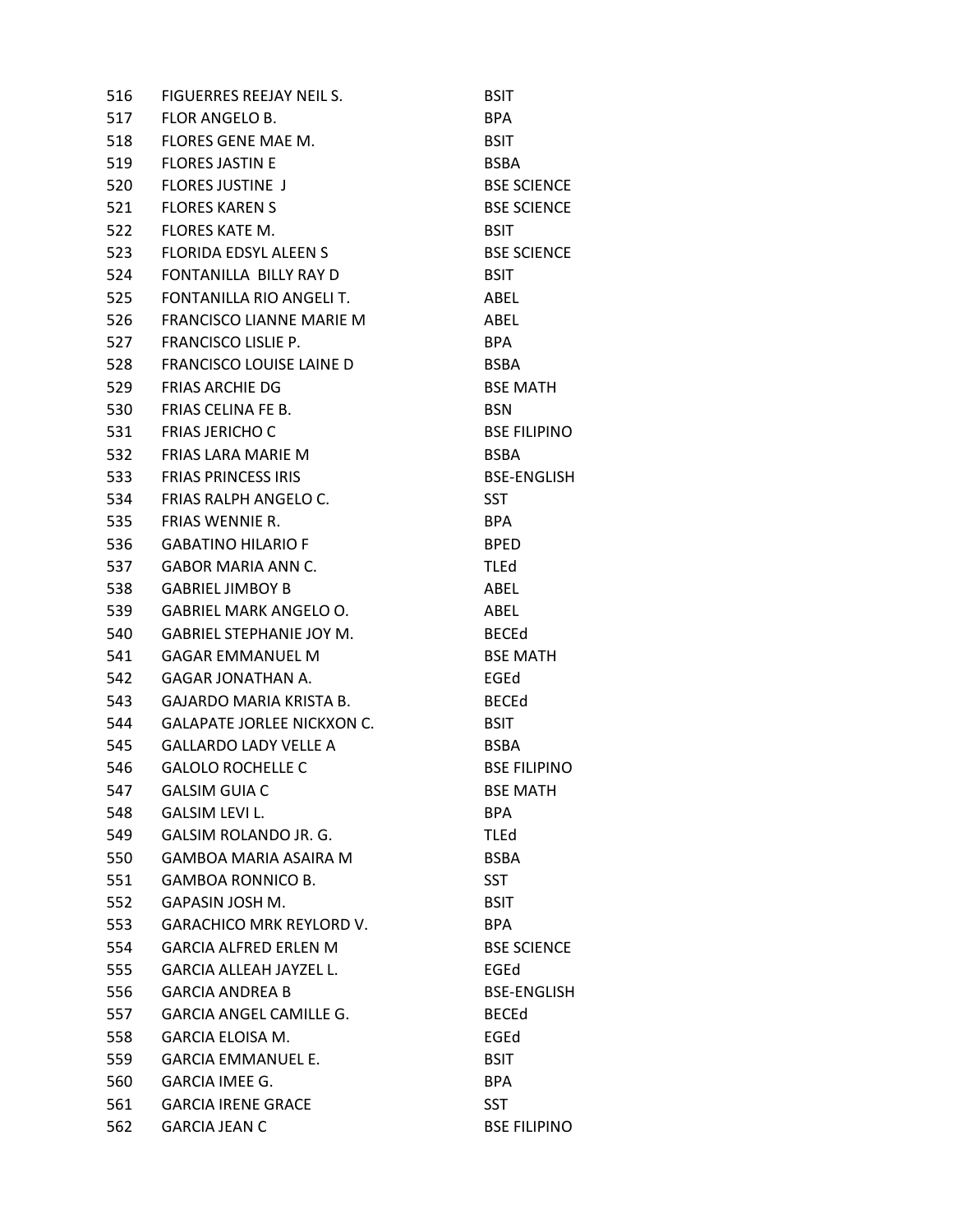| 563 | GARCIA JED D.                    | EGEd                |
|-----|----------------------------------|---------------------|
| 564 | <b>GARCIA JERROLD G</b>          | <b>BSBA</b>         |
| 565 | <b>GARCIA JOHMILM KING M</b>     | <b>BSE SCIENCE</b>  |
| 566 | GARCIA JOHN CARL DAVID A         | <b>BSE SCIENCE</b>  |
| 567 | GARCIA JOLINA M.                 | ABEL                |
| 568 | <b>GARCIA LUCIA G.</b>           | EGEd                |
| 569 | GARCIA MA. JOSHUA P.             | <b>SST</b>          |
| 570 | <b>GARCIA MARJORIE B</b>         | <b>BSBA</b>         |
| 571 | <b>GARCIA MICHELLE C.</b>        | <b>SST</b>          |
| 572 | <b>GARCIA NERISSA B</b>          | <b>BSE SCIENCE</b>  |
| 573 | <b>GARCIA OLIVER B</b>           | <b>BSBA</b>         |
| 574 | <b>GARCIA SHEKINAH NISSI C.</b>  | <b>BSN</b>          |
| 575 | <b>GARLITOS RODALYN E</b>        | <b>BSE MATH</b>     |
| 576 | GATPO CZARINA ELAINE M           | <b>BSBA</b>         |
| 577 | GAVINA GLORIA ANGELA B.          | <b>SST</b>          |
| 578 | <b>GEMINO LYNNDON CHARLES C.</b> | <b>BSN</b>          |
| 579 | <b>GEROCHE MARK ROMAR A.</b>     | <b>BSIT</b>         |
| 580 | <b>GERONDA JAYSON S.</b>         | <b>SST</b>          |
| 581 | <b>GESLANI ALJEA JOY J</b>       | ABEL                |
| 582 | <b>GESLANI ANGELA MAE V</b>      | <b>BSE FILIPINO</b> |
| 583 | <b>GESLANI JOSEPHINE C</b>       | <b>BSE SCIENCE</b>  |
| 584 | <b>GESLANI SHERWIN JAY F.</b>    | <b>BSIT</b>         |
| 585 | <b>GLORIA MADELYN V</b>          | <b>BSE MATH</b>     |
| 586 | <b>GOMEZ JERICKSON B.</b>        | <b>BSIT</b>         |
| 587 | <b>GONZALES ESPER PAULINE R</b>  | ABEL                |
| 588 | <b>GONZALES JAMICA Q</b>         | <b>BSE SCIENCE</b>  |
| 589 | <b>GONZALES JOHN CARLO R.</b>    | <b>SST</b>          |
| 590 | <b>GONZALES MARK KENNEDY A.</b>  | <b>BPA</b>          |
| 591 | <b>GONZALES MYLENE M.</b>        | <b>SST</b>          |
| 592 | <b>GROSPE RYAN D.</b>            | TLEd                |
| 593 | <b>GUARIN FRANK ANTHONY S</b>    | <b>BSE SCIENCE</b>  |
| 594 | GUEVARA NATHANIEL JOHN D.        | <b>BSIT</b>         |
| 595 | <b>GUIDO JEZREEL JOY P</b>       | <b>BSBA</b>         |
| 596 | <b>GUILEB EIMERENE D</b>         | ABEL                |
| 597 | <b>GUINTO ELLAINE M.</b>         | ABEL                |
| 598 | <b>GUINTO SHEENA MAE G</b>       | <b>BSBA</b>         |
| 599 | <b>GUIRJEN KIM CYRUZ N.</b>      | EGEd                |
| 600 | <b>GURAL MOIRA MEDEA L.</b>      | <b>SST</b>          |
| 601 | <b>GUTIERREZ JANNELL ANN G</b>   | ABEL                |
| 602 | <b>GUTIERREZ MARBIN PAUL R.</b>  | <b>BSN</b>          |
| 603 | <b>GUTIERREZ RESHAMAI D</b>      | <b>BSE SCIENCE</b>  |
| 604 | <b>HADJI JAMIL HANIF U</b>       | <b>BSBA</b>         |
| 605 | <b>HALASAN CYBILLE DAPHNE B</b>  | <b>BSE-ENGLISH</b>  |
| 606 | <b>HERNANDEZ CHRISTON JOYN B</b> | EGEd                |
| 607 | HETEROZA GLORIA MARIE L          | <b>BSBA</b>         |
| 608 | HINOGUIN MAICAH C.               | <b>SST</b>          |
| 609 | HIPOLITO AIYA NIRA GLENN V.      | <b>BSIT</b>         |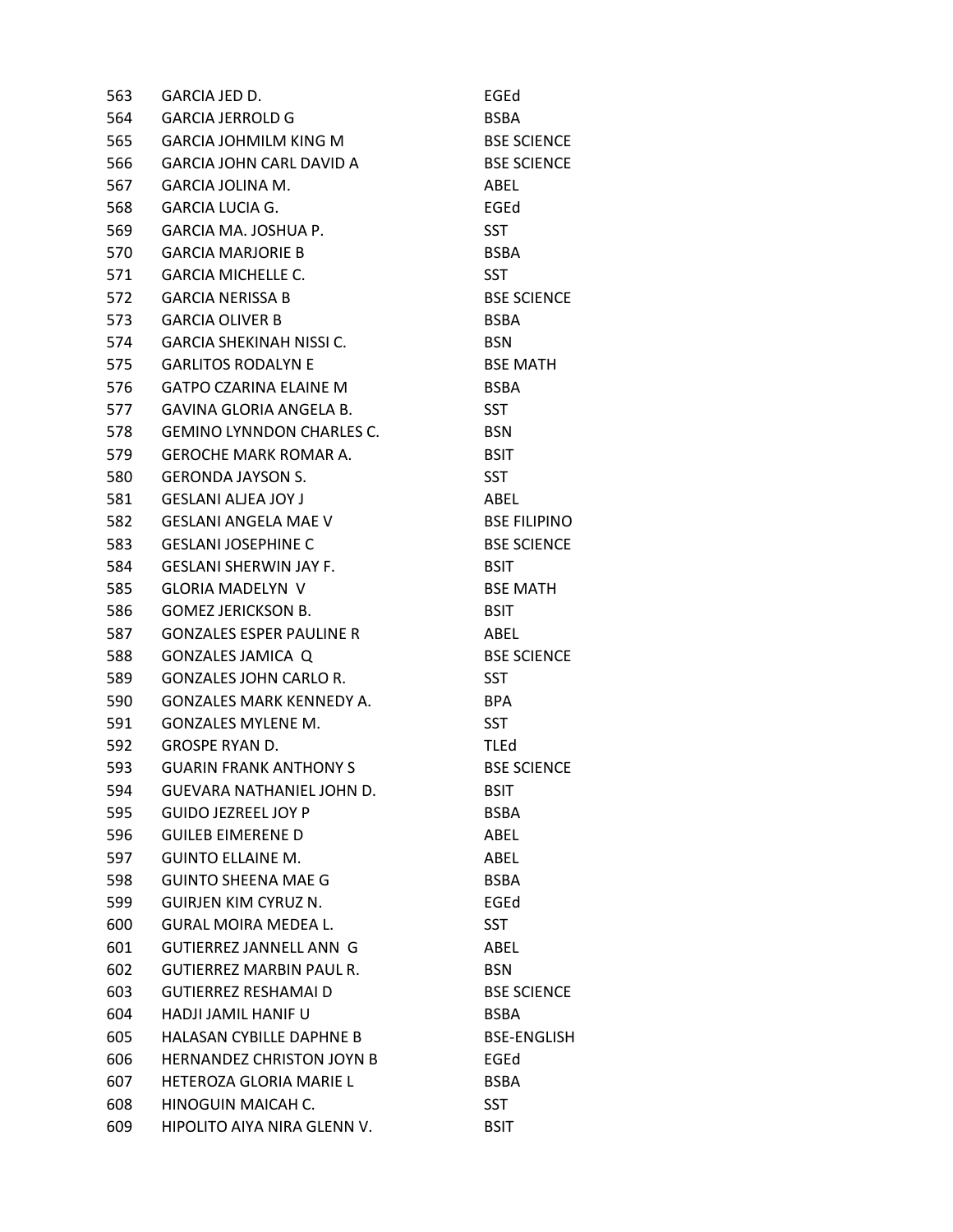| 610 | HITEROZA MARK VINCENT S         | <b>BSE SCIENCE</b>  |
|-----|---------------------------------|---------------------|
| 611 | HUFANCIA JULIE ANN S            | <b>BSBA</b>         |
| 612 | <b>IBASAN MONARC EDUARD S.</b>  | <b>SST</b>          |
| 613 | ICO ELIJAH PAULA A              | <b>BSBA</b>         |
| 614 | ICO MARLOS DM                   | <b>BPED</b>         |
| 615 | <b>ICO VENUS MARGARETTE</b>     | ABEL                |
| 616 | <b>IDANO AVEGAIL E</b>          | <b>BSBA</b>         |
| 617 | <b>IGLESIAS MARY ANGELINE M</b> | <b>BSE SCIENCE</b>  |
| 618 | IGNACIO JULIA JANE L.           | <b>BSIT</b>         |
| 619 | <b>IGNACIO MARC ZACHRYE L</b>   | <b>BSE-ENGLISH</b>  |
| 620 | <b>IGNACIO RAFAELA G</b>        | <b>BSBA</b>         |
| 621 | ILDEFONSO MEANN JALE C.         | <b>BSIT</b>         |
| 622 | IMPERIAL ALYANA MARIE M         | <b>BSE SCIENCE</b>  |
| 623 | <b>IRANGAN ALFORD C</b>         | ABEL                |
| 624 | <b>ISIP LEJHAN LEE D</b>        | <b>BSBA</b>         |
| 625 | ITLIONG MARK GIEN R.            | <b>BPA</b>          |
| 626 | IZAR CHERRY ANN A               | ABEL                |
| 627 | JAVATE HAZEL JOY S              | <b>BSBA</b>         |
| 628 | <b>JIMENEZ ANGELA P</b>         | <b>BSE-ENGLISH</b>  |
| 629 | JIMENEZ BAYANI M.               | <b>SST</b>          |
| 630 | JIMENEZ BEA S                   | <b>BSBA</b>         |
| 631 | JIMENEZ MARK BIJIAM KYLE S.     | <b>BSIT</b>         |
| 632 | JIMENEZ MARK JOSHUA J.          | <b>BSIT</b>         |
| 633 | JIMENEZ REUJEALYN Z             | <b>BSE-ENGLISH</b>  |
| 634 | JIMENEZ VEL-TSIDKENU B          | <b>BSBA</b>         |
| 635 | JOVELLANOS JUNEL S.             | <b>BSBA</b>         |
| 636 | JOVELLANOS STYVE LORENZ GIL G   | <b>TLEd</b>         |
| 637 | JOVES JIM ALRIN D.              | <b>SST</b>          |
| 638 | JOVES ROMEL C.                  | <b>BSN</b>          |
| 639 | JUAN ALYSSA NICHOLE T.          | EGEd                |
| 640 | <b>JUAN JOLY C.</b>             | <b>BPA</b>          |
| 641 | JUNIO CHRISTINE MARIE Q         | <b>BSBA</b>         |
| 642 | <b>JUNIO LEAP</b>               | <b>BSBA</b>         |
| 643 | <b>JUNIO REYNAMIE T</b>         | <b>BSBA</b>         |
| 644 | <b>JUNIO AILENE V.</b>          | EGEd                |
| 645 | <b>JUNIO ARZHEL D</b>           | <b>BSE FILIPINO</b> |
| 646 | <b>JUNIO BREWSTER L.</b>        | <b>BSIT</b>         |
| 647 | <b>JUNIO DANNICA F.</b>         | EGEd                |
| 648 | <b>JUNIO EL JOHN L</b>          | <b>BSE MATH</b>     |
| 649 | JUNIO EMMANUEL VINCENT J.       | <b>BPA</b>          |
| 650 | <b>JUNIO IRISH</b>              | <b>BSE SCIENCE</b>  |
| 651 | JUNIO JENNY ROSE ANN T.         | <b>BSN</b>          |
| 652 | JUNIO JIAN E.                   | <b>BSIT</b>         |
| 653 | <b>JUNIO JOSEPH G.</b>          | <b>BSIT</b>         |
| 654 | JUNIO JOSHUA OLIVER D.          | <b>SST</b>          |
| 655 | <b>JUNIO KAREN MAE A</b>        | <b>BSE SCIENCE</b>  |
| 656 | <b>JUNIO KATHLYN ANNE P</b>     | <b>BSE FILIPINO</b> |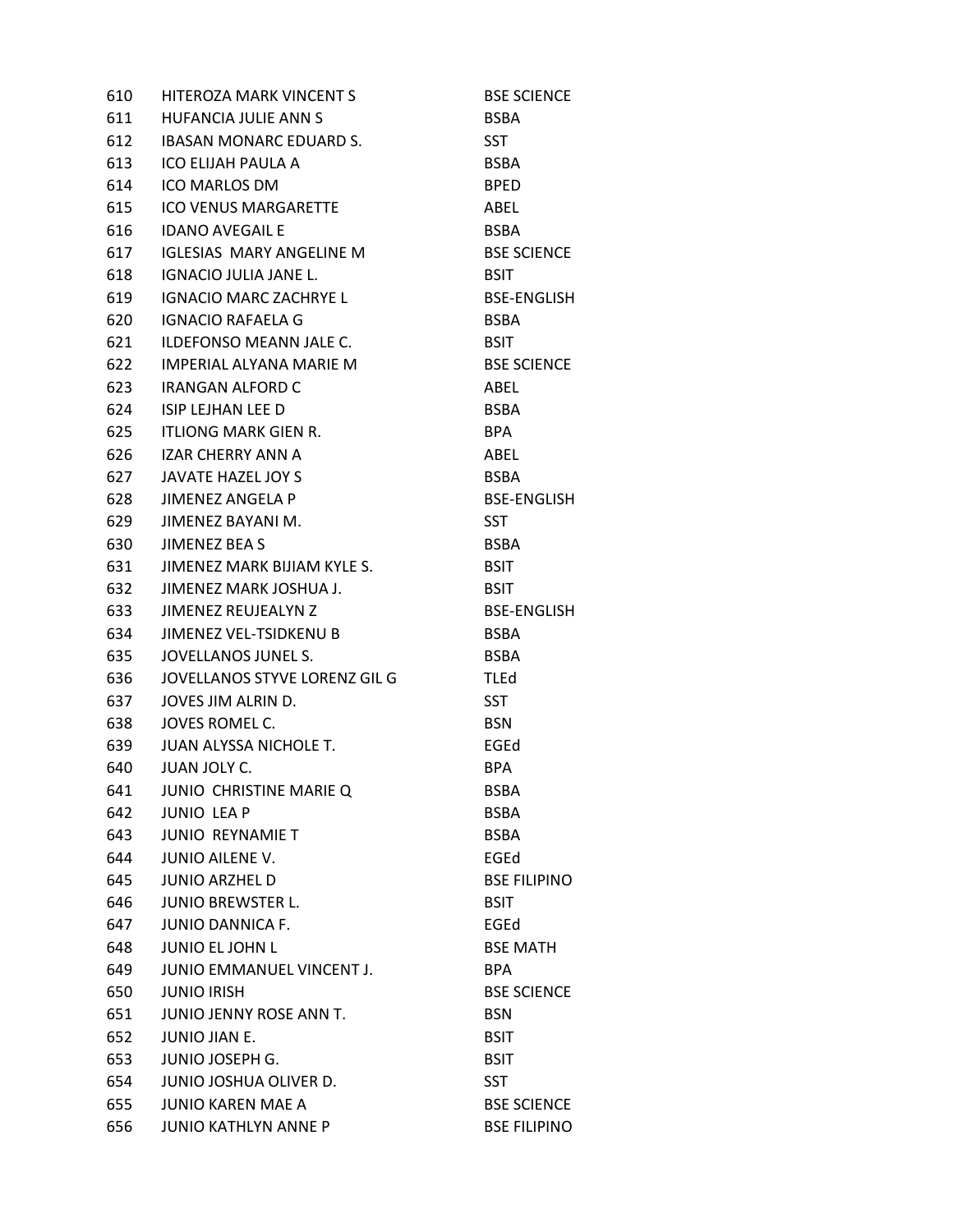| 657 | <b>JUNIO LINDSAY P.</b>    | SST                 |
|-----|----------------------------|---------------------|
| 658 | <b>JUNIO MARK ANGELO P</b> | <b>BSE SCIENCE</b>  |
| 659 | JUNIO MYRANIDES GRACE N.   | <b>SST</b>          |
| 660 | JUNIO RACHELLE MAE U.      | BPA.                |
| 661 | <b>JUNIO ROOSBELT B</b>    | <b>BSE SCIENCE</b>  |
| 662 | JUNIO RYAN M.              | <b>BSIT</b>         |
| 663 | <b>JUSTO MICHAEL L.</b>    | EGEd                |
| 664 | <b>JUSTO MIGUEL L.</b>     | EGEd                |
| 665 | LABIANO JIA HOLY P         | ABEL                |
| 666 | LACASA GENESIS R           | <b>BPED</b>         |
| 667 | LACERNA JASMIN F.          | EGEd                |
| 668 | LAFIGUERA RHESSA MAE M.    | <b>SST</b>          |
| 669 | LAFORTEZA JOHN MARK M      | <b>BSE-ENGLISH</b>  |
| 670 | LAGSAC GELINE FRANCISCA V  | <b>BSBA</b>         |
| 671 | <b>LAGUTING JHEYCEL T</b>  | <b>BSBA</b>         |
| 672 | LALICON JHESLY A           | <b>BSE FILIPINO</b> |
| 673 | LAMBINO ANGELIKA JOY P     | <b>BSBA</b>         |
|     | 674 LAMSEN MAR DAVE A.     | <b>BSIT</b>         |
| 675 | LANDAS JOHN MICHAEL G      | <b>BSE SCIENCE</b>  |
| 676 | LANUZA CHRIS JILIN B.      | <b>SST</b>          |
| 677 | LANUZA JAYRIN B.           | <b>BSIT</b>         |
| 678 | LAPAZ CHRISTIAN JAKE Q     | <b>BSE SCIENCE</b>  |
| 679 | LAPENA JENNY ROSE A        | <b>BSE FILIPINO</b> |
| 680 | LAPENA KATELENE LUV R.     | <b>TLEd</b>         |
| 681 | LAPERA DAHLIA D            | <b>BSE SCIENCE</b>  |
| 682 | LAPINID JENNIFER C         | <b>BSE MATH</b>     |
| 683 | LAPURGA ERIKA MAE E        | <b>BSE SCIENCE</b>  |
| 684 | LASQUITE TRISHA S.         | <b>BPA</b>          |
| 685 | LAULITA KIMBERLY R.        | EGEd                |
| 686 | LAULITA LEAH N.            | EGEd                |
|     | 687 LAUREL DIANA KRIS L.   | EGEd                |
| 688 | LAUREL JOMAR A.            | EGEd                |
| 689 | LAURENCIO NINA ROSE H.     | <b>TLEd</b>         |
| 690 | <b>LAVARIAS IRISH N</b>    | <b>BSE-ENGLISH</b>  |
| 691 | LAVARIAS ROCHELLE S.       | <b>BSIT</b>         |
| 692 | LAXAMANA DAREEN D.         | <b>BSN</b>          |
| 693 | LAYOSO JESSICA C           | <b>BSBA</b>         |
| 694 | LAZA ANGEL LYKA J.         | EGEd                |
| 695 | LEAL CHRISTIAN JAMES L     | <b>BPED</b>         |
| 696 | <b>LEAL LORIE JANE M</b>   | <b>BSBA</b>         |
| 697 | LIBED MONICA B             | <b>BSN</b>          |
| 698 | LIBRADO DOLLY GRACE G.     | BPA.                |
| 699 | LICUANAN RIENIER PAULO DG  | <b>BSE SCIENCE</b>  |
| 700 | LIM ABIGAIL F              | <b>BSE SCIENCE</b>  |
| 701 | LIMSON LOURINCE F.         | <b>BSIT</b>         |
| 702 | LLAMAS CHERRY ANN A        | ABEL                |
| 703 | LLANDA JOHN CARLO T.       | <b>BPA</b>          |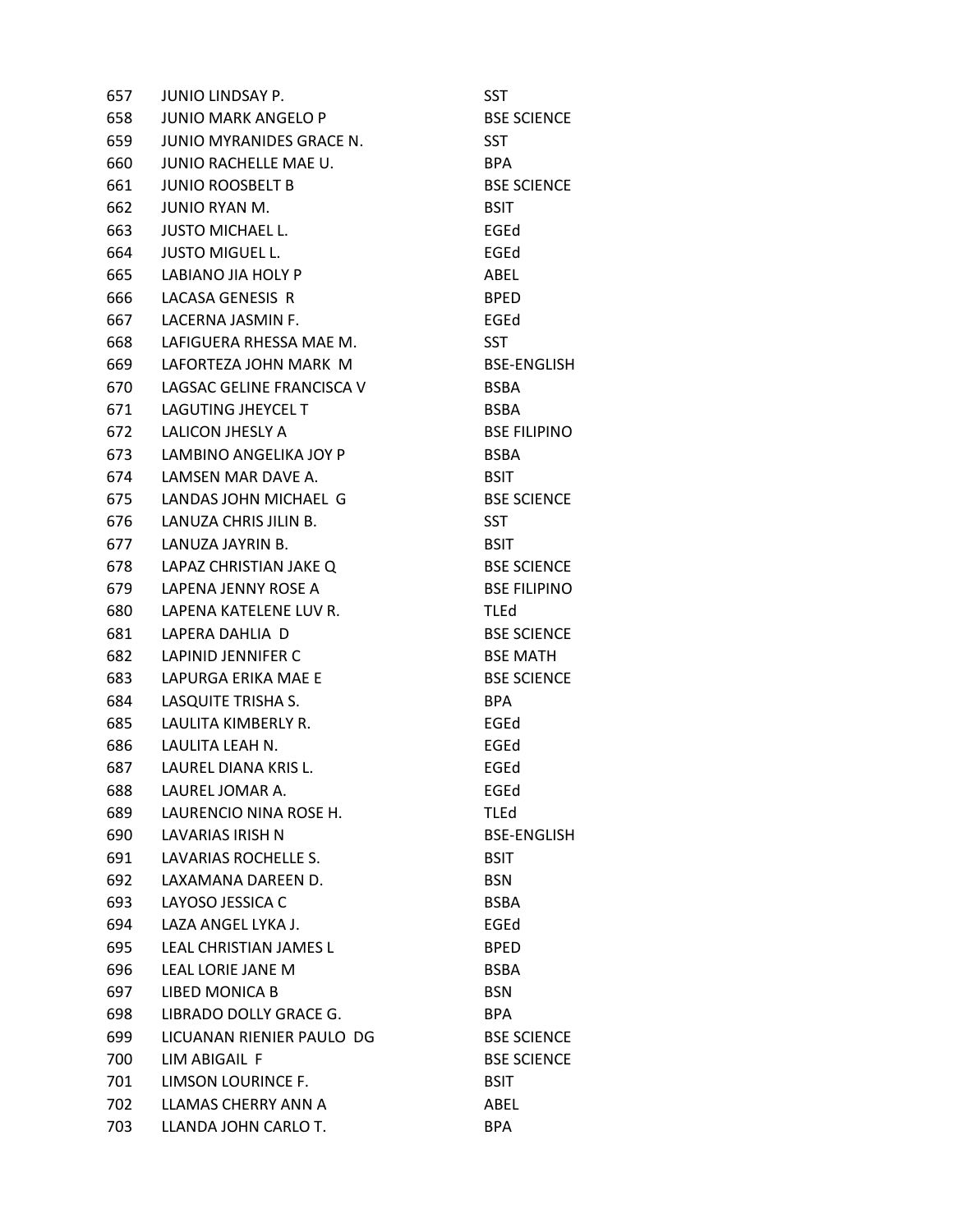| 704  | LOPEZ ARRIANE TIFFANY P.       | <b>TLEd</b>         |
|------|--------------------------------|---------------------|
| 705  | LOPEZ CARMELLA DG              | <b>BSE FILIPINO</b> |
| 706  | LOPEZ KIM ABCDE R              | <b>BSN</b>          |
| 707  | LOPEZ MA. BENJAMINA G          | ABEL                |
| 708  | <b>LOPEZ SEAN RUSSELL</b>      | <b>BSBA</b>         |
| 709  | LORENZANA FRANCES GRACE S.     | <b>SST</b>          |
| 710  | LORENZANA ROSE LYN D.          | <b>SST</b>          |
| 711  | LORENZANA VANNIZA              | <b>BECEd</b>        |
| 712  | LORESCO KIM NORILY B.          | ABEL                |
| 713  | LUCAS MARINELLA J              | <b>BSE FILIPINO</b> |
| 714  | <b>MABANGLO ABDON S</b>        | <b>BSE MATH</b>     |
| 715  | <b>MABANGLO POLETTE T.</b>     | <b>BPA</b>          |
| 716  | MACADANGDANG TRISHA T          | <b>BSBA</b>         |
| 717  | MACALANDA JELAIZA B            | ABEL                |
| 718  | MACAM ANGELA T.                | <b>SST</b>          |
| 719  | MACAM JAYBEE M.                | <b>BPA</b>          |
| 720  | <b>MACANAS MAUREEN LOVE J</b>  | BSE-ENGLISH         |
| 721  | MACANLALAY LOUISE BENNETT S.   | <b>BSN</b>          |
| 722  | MACARAEG CHRISTIAN JAY P       | <b>BPED</b>         |
| 723  | MACARAEG GENIS LO L.           | <b>BPA</b>          |
| 724  | MACARAEG GJYRA SHEEN L.        | <b>BPA</b>          |
| 725  | MACARAEG JIMWELL D.            | <b>BSIT</b>         |
| 726  | MACARAEG JINKY E.              | <b>BSIT</b>         |
| 727  | MACARAEG KYLE RIC DG.          | EGEd                |
| 728  | MACARAEG MARK ANTHONY          | <b>BSIT</b>         |
| 729  | MACARAEG RECEL A.              | EGEd                |
| 730  | MACARAEG REGINE MAY D          | <b>BSE SCIENCE</b>  |
| 731  | MACARAEG VAN ANDRIE M          | <b>BSE SCIENCE</b>  |
| 732  | MACARANAS MARIO JR. C          | <b>BSE SCIENCE</b>  |
| 733  | <b>MACATUNO NORILYN M.</b>     | <b>BPA</b>          |
| 734  | <b>MADRONIO DENIELLE JAN D</b> | ABEL                |
| 735  | MAGAT RENAN B.                 | <b>BPA</b>          |
| 736  | MAGLEO CRISTINE JOY P.         | EGEd                |
| 737  | MAGNO KAREN ROSE N.            | <b>SST</b>          |
| 738  | MALANG JEROME M.               | <b>BSIT</b>         |
| 739  | <b>MALATE JESTONI MARK B</b>   | <b>BECEd</b>        |
| 740. | MALBOG DAVID B.                | BPA.                |
| 741  | <b>MALIBONG JENNIE ROSE A</b>  | <b>BSBA</b>         |
| 742  | <b>MALICDEM JEFFERSON M</b>    | <b>BSE SCIENCE</b>  |
| 743  | <b>MALICDEM JERICO R</b>       | <b>BSE SCIENCE</b>  |
| 744  | <b>MALICDEM KAREN C</b>        | <b>BSBA</b>         |
| 745  | <b>MALICDEM MARY JOYCE A</b>   | <b>BSE SCIENCE</b>  |
| 746  | MALICDEM MCDONALD M            | <b>BSE MATH</b>     |
| 747  | <b>MALICDEM SHAINA RAE F</b>   | <b>BSBA</b>         |
| 748  | MALICSI XYRENZA BIANCA S.      | <b>TLEd</b>         |
| 749  | MAMARIL ELLYZA T               | ABEL                |
| 750  | <b>MAMARIL MARVIE JOY</b>      | <b>BSBA</b>         |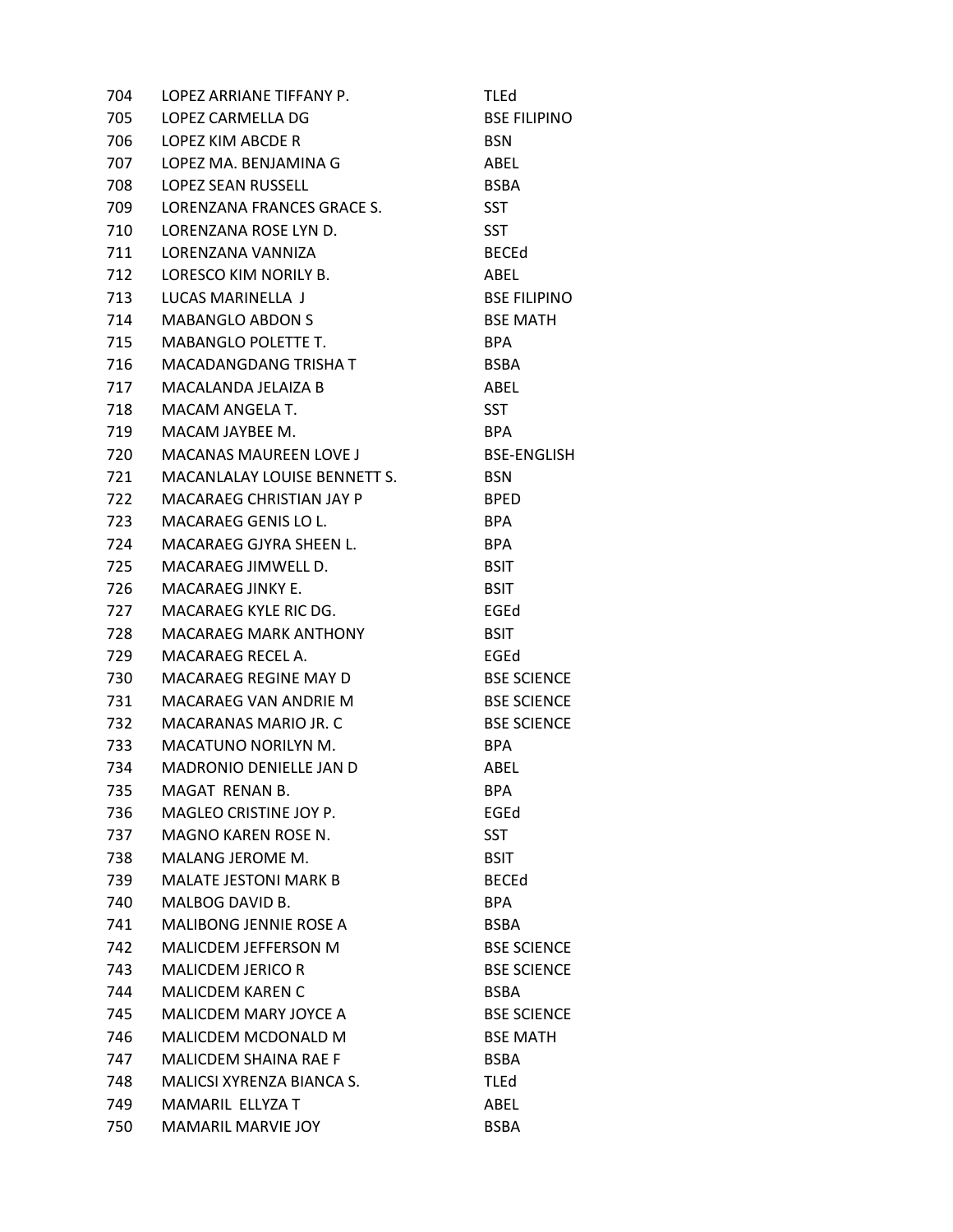| 751   | MANAGASI CRYSSA MAE A.           | <b>BSN</b>          |
|-------|----------------------------------|---------------------|
| 752   | <b>MANANGAN BILLY JOE M</b>      | <b>BPED</b>         |
| 753   | <b>MANANGAN JONDEL D</b>         | <b>BPED</b>         |
| 754   | <b>MANAOIS JUSTINE D.</b>        | <b>BPA</b>          |
| 755   | MANCILLA ANGELO JOHN V           | <b>BECEd</b>        |
| 756   | MANDAPAT DIANNA MARJORIE T       | <b>TLEd</b>         |
| 757   | MANDAPAT IRAH C                  | ABEL                |
| 758   | <b>MANGONON ELAINE GRACE C</b>   | <b>BSBA</b>         |
| 759   | <b>MANIPON AL-QUEEN E</b>        | <b>BSE SCIENCE</b>  |
| 760   | MANLAPIG MA. EILEEN G.           | <b>BECEd</b>        |
| 761   | MANLONGAT DANNAH M               | <b>BSBA</b>         |
| 762   | MANLONGAT ESTEFANIE D.           | <b>BPA</b>          |
| 763   | MANLONGAT IVAN PAUL A.           | <b>BSIT</b>         |
| 764   | MANUEL JOHN KENNETH DC           | <b>BPED</b>         |
| 765   | <b>MANZON ANDRE NEIL F</b>       | <b>BSE MATH</b>     |
| 766   | <b>MANZON MICHELLE AYESSA A</b>  | ABEL                |
| 767   | MANZON NIKKA C                   | <b>TLEd</b>         |
| 768   | MARAVILLA CLEE ANN               | ABEL                |
| 769   | MARCELO DHIMPEL MAE R            | BSBA                |
| 770   | <b>MARCELO JEAN CLARENCE C</b>   | <b>BSE FILIPINO</b> |
| 771   | <b>MARIANO HAROLD M</b>          | <b>BSE SCIENCE</b>  |
| 772   | MARIANO KISHA MAE V              | <b>BSE SCIENCE</b>  |
| 773   | MARIANO KRIZLLE JHOY C.          | EGEd                |
| 774   | <b>MARMITO CYRYLL V.</b>         | <b>BSN</b>          |
| 775   | MARQUEZ DANICA MAE C             | <b>BSBA</b>         |
| 776   | MARQUEZ JUBREE IRA L             | <b>BSE-ENGLISH</b>  |
| 777   | <b>MARTINEZ KRISTINE CHELL F</b> | <b>BSE FILIPINO</b> |
| 778   | <b>MARTINEZ MARK GIL N</b>       | <b>BSE MATH</b>     |
| 779   | <b>MARTINEZ ROCKY R</b>          | ABEL                |
| 780 — | MARTIREZ MONIQUE C.              | <b>SST</b>          |
| 781   | <b>MARZAN ANGEL JOY D</b>        | EGEd                |
| 782   | MARZAN KEDDIE VHEL R             | <b>BSBA</b>         |
| 783   | <b>MASABE JOSHUA S</b>           | <b>BSBA</b>         |
| 784   | <b>MATABANG AIAN MIGUEL C</b>    | <b>BSE SCIENCE</b>  |
| 785   | <b>MATABANG DESIREE A.</b>       | EGEd                |
| 786   | MATABANG GLAIZA MAE R.           | <b>BPA</b>          |
| 787   | <b>MATABANG JENNY ROSE D</b>     | <b>BSE SCIENCE</b>  |
| 788   | MATABANG MIKHAELA MAY M.         | <b>SST</b>          |
| 789   | <b>MATABANG WILLIAM M</b>        | <b>BECEd</b>        |
| 790   | <b>MATIAS MARIA VERONICA L</b>   | <b>BSBA</b>         |
| 791   | <b>MAURE LAILA O</b>             | <b>BSE SCIENCE</b>  |
| 792   | <b>MAYO CHRISHA RUTH N</b>       | <b>BSBA</b>         |
| 793   | <b>MEDIOS JAKE LOUIE O.</b>      | EGEd                |
| 794   | <b>MEJIA LORENS JAY C</b>        | <b>BSE SCIENCE</b>  |
| 795   | MEJIA MARY GRACE D.              | EGEd                |
| 796   | MEJIA NATHANIEL JOHN L.          | EGEd                |
| 797   | MELAD ALLYSON M                  | <b>BSBA</b>         |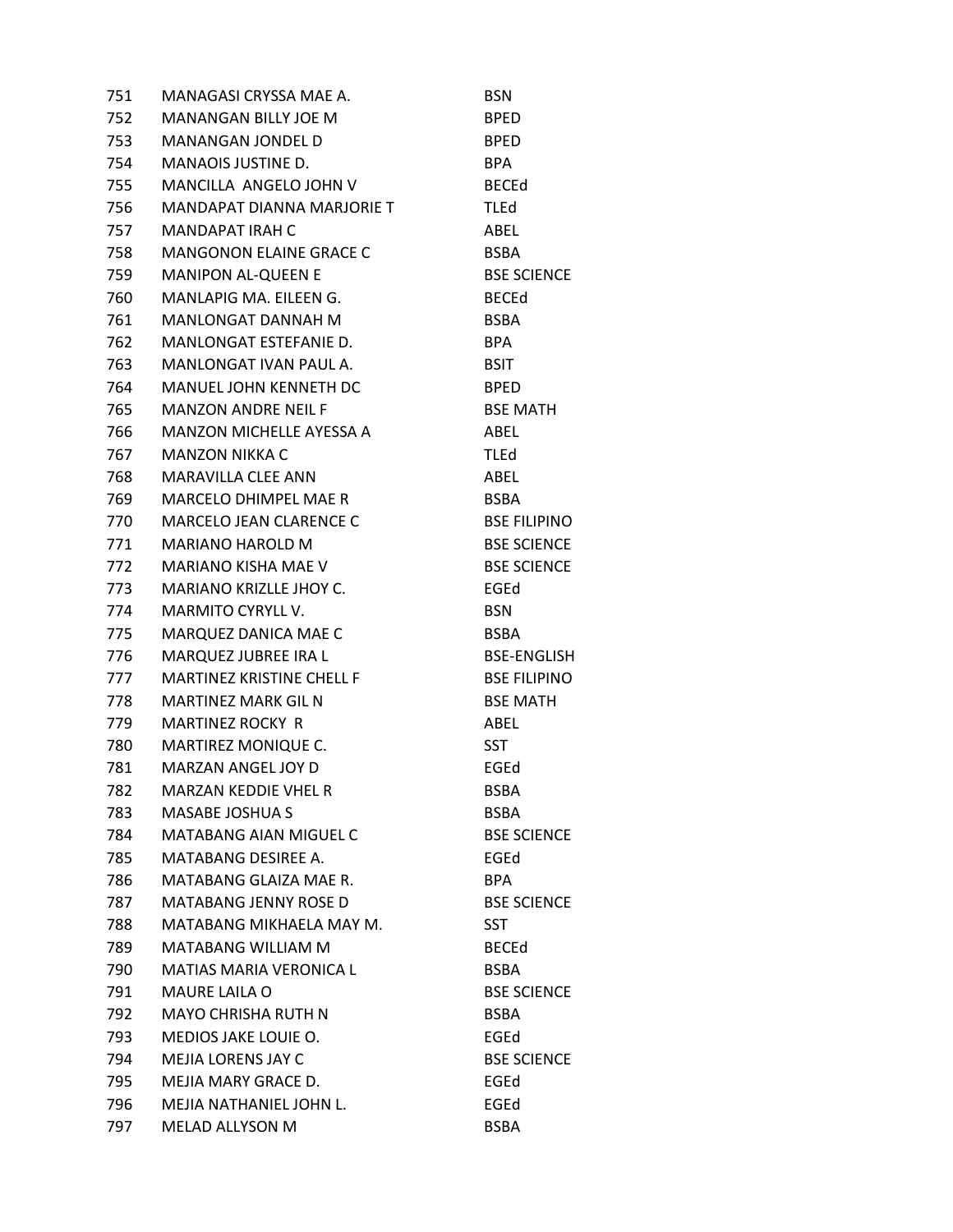| 798 | <b>MELIDO JAMES WILLARD C</b>    | <b>BPED</b>         |
|-----|----------------------------------|---------------------|
| 799 | <b>MENDEZ ALDRIN S</b>           | <b>BSE SCIENCE</b>  |
| 800 | MENDOZA ALEXRAE D.               | <b>BSIT</b>         |
| 801 | MENDOZA AMY C                    | <b>BSBA</b>         |
| 802 | MENDOZA DEBORAH JANE T           | <b>BSBA</b>         |
| 803 | MENDOZA EVELYN B.                | <b>BSN</b>          |
| 804 | <b>MENDOZA KYLE VERONICA I</b>   | ABEL                |
| 805 | MENDOZA LADY ALYSSA V.           | <b>BSIT</b>         |
| 806 | <b>MENDOZA MARICAR B</b>         | <b>BSBA</b>         |
| 807 | MENESES JESSA G.                 | EGEd                |
| 808 | <b>MENESES RICKY MAY A</b>       | <b>BSE SCIENCE</b>  |
| 809 | MENOR DANAH ERICKA DV            | <b>BSE SCIENCE</b>  |
| 810 | MENOR JAMAICA C                  | <b>BPED</b>         |
| 811 | <b>MENOR KAREN JADE D</b>        | <b>BSBA</b>         |
| 812 | <b>MENOR KRISTEL L</b>           | <b>BSBA</b>         |
| 813 | <b>MENOR MARILYN S</b>           | <b>BSE SCIENCE</b>  |
| 814 | MENOR MARY JANE                  | <b>BSE FILIPINO</b> |
| 815 | MERCADO NINA ALTHEA B            | ABEL                |
| 816 | <b>MIJARES JACKIELO</b>          | <b>BSBA</b>         |
| 817 | <b>MIJARES JAYSON B.</b>         | <b>BPA</b>          |
| 818 | <b>MIMEJI GEWELLE V</b>          | ABEL                |
| 819 | <b>MIRAN JEWEL JANE E</b>        | BSBA                |
| 820 | MISALANG KATHLEEN I              | <b>BSE-ENGLISH</b>  |
| 821 | MISLANG GLYZERYN D.              | EGEd                |
| 822 | <b>MONDERO RHOANNE KAYE S</b>    | <b>BSE SCIENCE</b>  |
| 823 | MONTESA ADRIAN D.                | BPA                 |
| 824 | MORALDE WILLIAM KENNETH P.       | <b>BSIT</b>         |
| 825 | MORALES ALBINO O.                | EGEd                |
| 826 | <b>MORALES RHOSE LYN A</b>       | <b>BSE FILIPINO</b> |
| 827 | MORANO MARIVIC G.                | SST                 |
| 828 | <b>MORENO RINA C</b>             | <b>BSE SCIENCE</b>  |
| 829 | <b>MORENO WAREN C</b>            | <b>BPED</b>         |
| 830 | <b>MUNAR CAMILLE V</b>           | <b>BSE FILIPINO</b> |
| 831 | MUNOZ JUMEL PAULO S.             | BPA.                |
| 832 | NACAR RYZA MAE A                 | <b>BSE SCIENCE</b>  |
| 833 | NAGUM CHRISJUN S.                | <b>BSIT</b>         |
| 834 | <b>NAJERA CHRISTOPHER DAVE F</b> | EGEd                |
| 835 | NARCISO JEFFERSON M.             | <b>BPA</b>          |
| 836 | NARON AIRA MARIE M               | <b>BSE-ENGLISH</b>  |
| 837 | NARVAEZ EMMANUEL Q.              | <b>BSIT</b>         |
| 838 | NARVAZA AILAH JANE N.            | <b>TLEd</b>         |
| 839 | NAVARRETE KAYECELYN C.           | <b>SST</b>          |
| 840 | NAVIDA CHESKA MARIE C.           | EGEd                |
| 841 | NAZARENO TRISHA R.               | <b>BSN</b>          |
| 842 | NEPACENA RIZZALYN D.             | EGEd                |
| 843 | NERCUA ANGEL MAE M               | <b>BSE FILIPINO</b> |
| 844 | NEVADO KOLIN S.                  | <b>BSIT</b>         |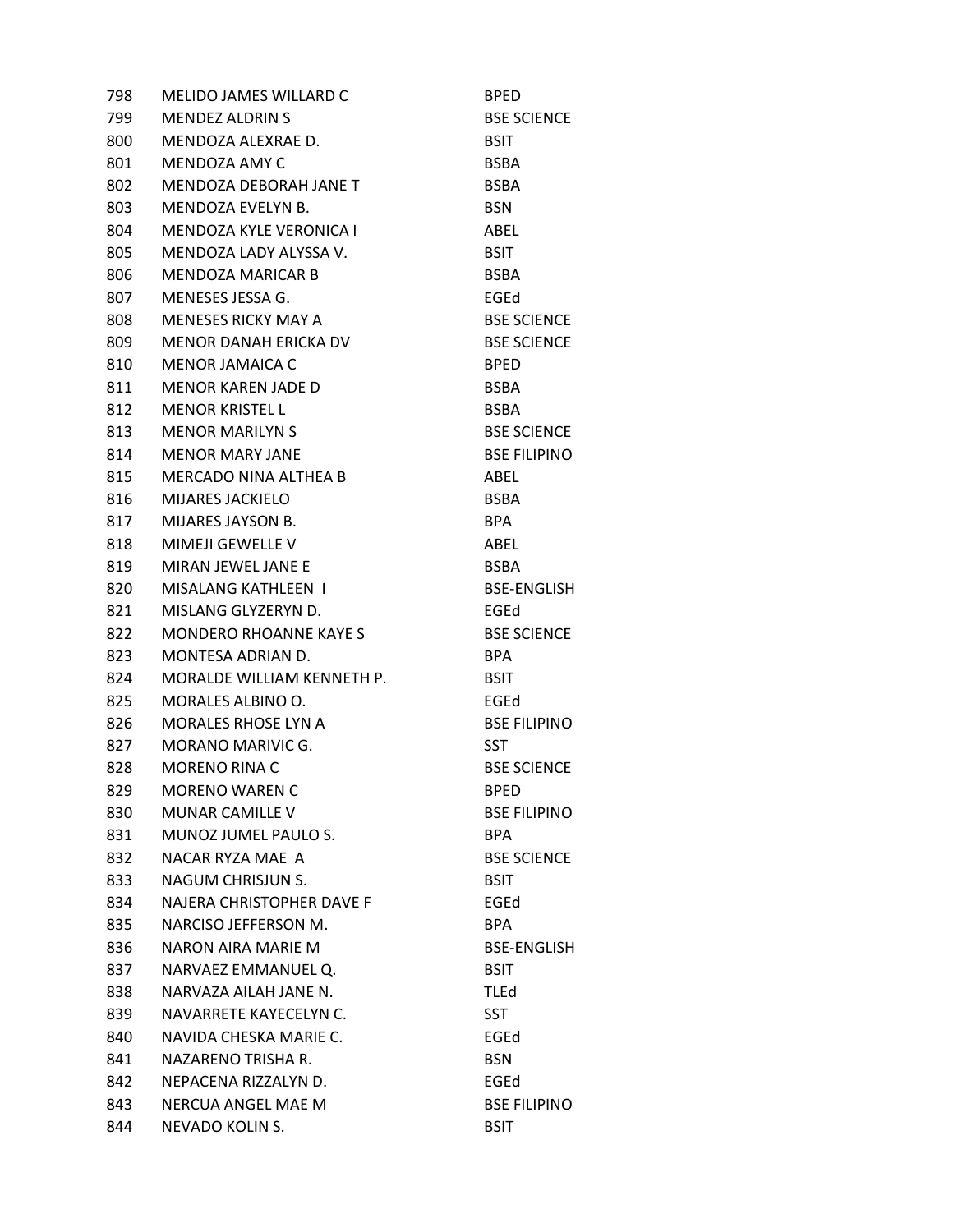| 845 | NICOLAS GENARD L               | <b>BPED</b>         |
|-----|--------------------------------|---------------------|
| 846 | NIEPEZ HELYN M.                | BPA.                |
| 847 | NILLO IVAN RAY C               | ABEL                |
| 848 | NILO DIXIE N.                  | EGEd                |
| 849 | <b>NOCASA JOHN LORD F</b>      | <b>BSE-ENGLISH</b>  |
| 850 | NUEVO PRINCESS NICOLE A.       | TLEd                |
| 851 | NUEVO RHEA MAY V.              | <b>BSN</b>          |
| 852 | OBEJO JOMARI N                 | <b>BSBA</b>         |
| 853 | OCAMPO JAICA MAE L.            | <b>SST</b>          |
| 854 | OCSONA RUBEN JAN R             | <b>BSE SCIENCE</b>  |
| 855 | OCTIT PAOLO JOSE T             | ABEL                |
| 856 | OCTIVA EMMANUEL C.             | <b>SST</b>          |
| 857 | <b>ODON CHARLES L.</b>         | <b>BSIT</b>         |
| 858 | ODON GINALYN E.                | BPA                 |
| 859 | OFICIAL ZHARINA RUTH B.        | <b>TLEd</b>         |
| 860 | <b>OLEGARIO ZOPIA MARIE E</b>  | <b>BSE MATH</b>     |
| 861 | OLIGAN JOSEPHINE V             | ABEL                |
| 862 | OLIVARES MA. CHRISTY MAE DC    | <b>BSE SCIENCE</b>  |
| 863 | OLIVERAS LOREIME D.            | EGEd                |
| 864 | ONIA MICHELLE D.               | EGEd                |
| 865 | ORA MARIA ANTONETTE S.         | <b>SST</b>          |
| 866 | ORALLO CHELSEA EPHRAILLE S.    | <b>SST</b>          |
| 867 | <b>ORDINARIO WILMER S</b>      | <b>BSE SCIENCE</b>  |
| 868 | ORDONEZ ANGELICA V             | <b>BSBA</b>         |
| 869 | ORENZA LAIRIZA B               | <b>BSBA</b>         |
| 870 | ORFINADA MADELYN C.            | BPA                 |
| 871 | ORIBIO WENDELL U               | <b>BSE FILIPINO</b> |
| 872 | ORIS MARK KENNETH C.           | <b>SST</b>          |
| 873 | ORO RICHARD V                  | <b>TLEd</b>         |
| 874 | <b>ORTEGA MARIFEL J</b>        | <b>BSBA</b>         |
| 875 | OSIA RAYMART E                 | <b>BECEd</b>        |
| 876 | <b>OSIAN JUDITH M</b>          | <b>BECEd</b>        |
| 877 | OSOTEO ANGELICA JOY L          | <b>BPED</b>         |
| 878 | OXIMANA JENNIFER O             | <b>BECEd</b>        |
| 879 | PABLO MONICA B                 | <b>BECEd</b>        |
| 880 | PABUNAN DANICA F.              | <b>BPA</b>          |
| 881 | PACHECO FRANK PETER CEDRICK F. | <b>SST</b>          |
| 882 | PADLAN AL SAZER P.             | BPA.                |
| 883 | PADLAN YAZHRENE LEANZA B       | <b>BSE MATH</b>     |
| 884 | PADUA RHEA D.                  | EGEd                |
| 885 | PAGSOLINGAN ISAIAH DANIEL S.   | <b>BSIT</b>         |
| 886 | PAGSOLINGAN RYAN C.            | <b>BSIT</b>         |
| 887 | PALAGANAS LORRAINE JANE C      | <b>BSE SCIENCE</b>  |
| 888 | PALAMING GEMDEL A.             | BPA.                |
| 889 | PALASOL JAN S.                 | <b>BSIT</b>         |
| 890 | PALISOC JOMEL O                | <b>TLEd</b>         |
| 891 | PANGANIBAN ANGEL GRACE S       | <b>BSE SCIENCE</b>  |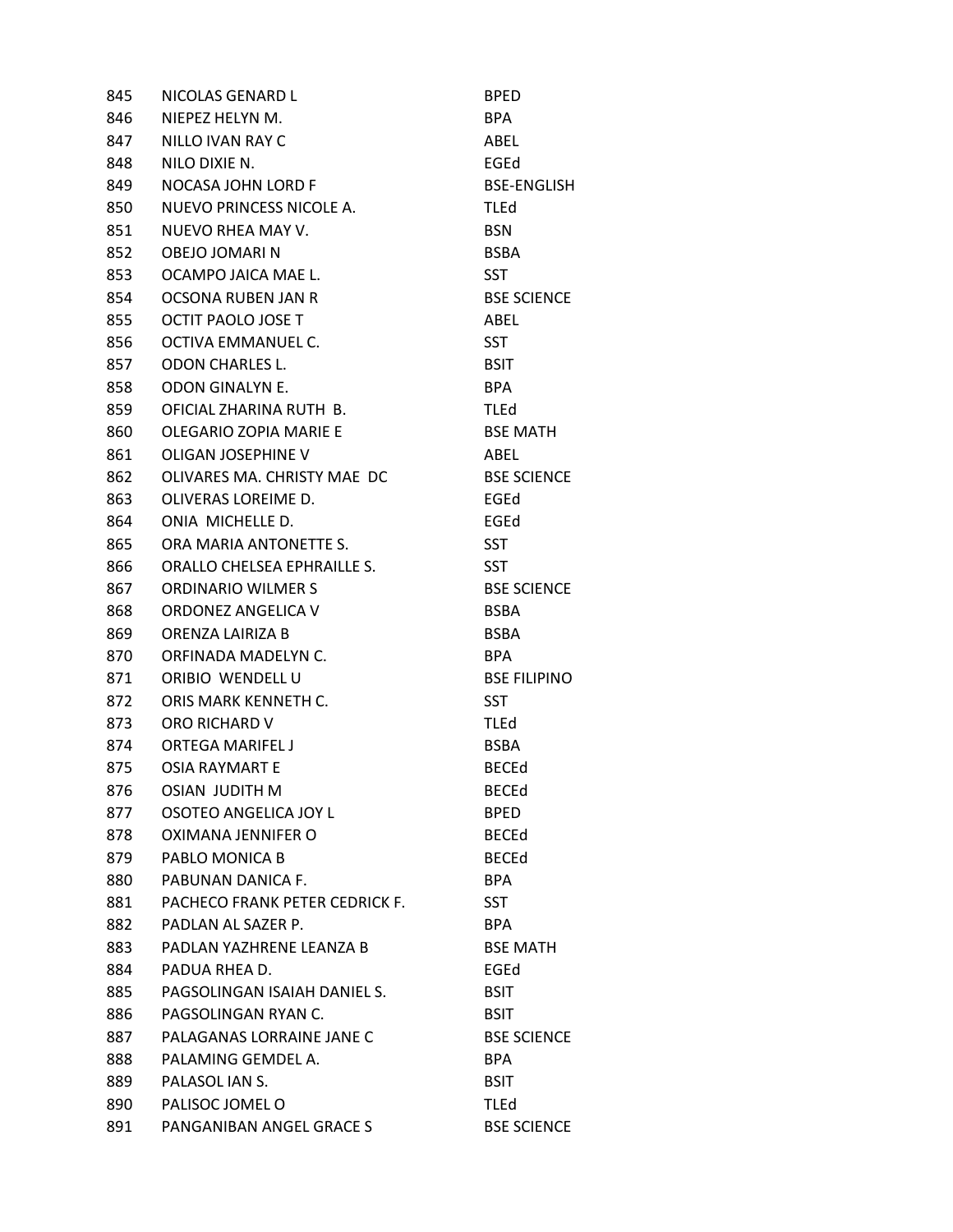| 892 | PANGILINAN ABIGAIL S.      | <b>BECEd</b>        |
|-----|----------------------------|---------------------|
| 893 | PANGILINAN MICAELA A.      | <b>BSN</b>          |
| 894 | <b>PAPIO CECELIA R</b>     | <b>BSE MATH</b>     |
| 895 | <b>PAPIO MICHELLE S</b>    | <b>BSBA</b>         |
| 896 | PARACALE JOSHUA G.         | ABEL                |
| 897 | PARAGAS ALLYZA B           | BSBA                |
| 898 | PARAGAS ANDREA PATRIZ C    | ABEL                |
| 899 | PARAGAS DANICA G.          | ABEL                |
| 900 | PARAGAS ERICKSON A         | <b>BSE FILIPINO</b> |
| 901 | PARAGAS PATRICK M.         | <b>BSIT</b>         |
| 902 | PARAYAOAN CHRISTINE JOY DG | <b>BPED</b>         |
| 903 | PARAYAOAN JAMAILA O        | <b>BPED</b>         |
| 904 | <b>PARCON FERIALYN G</b>   | <b>BSE SCIENCE</b>  |
| 905 | PASAMON HANNAH MICHAELA R  | <b>BSE SCIENCE</b>  |
| 906 | PASCUA JAKE V              | <b>BSE-ENGLISH</b>  |
| 907 | PASCUAL JUBHEL S.          | <b>BSN</b>          |
| 908 | PASCUAL MILDRED LOUISE N   | ABEL                |
| 909 | PASTRANA KRISTOFFER C      | ABEL                |
| 910 | PATA MONICA L              | <b>BSBA</b>         |
| 911 | PATACSIL MYLENE S          | <b>BSBA</b>         |
| 912 | PATAYAN SPENCER Z.         | BPA.                |
| 913 | PATUNGAN ROWENA M.         | <b>BECEd</b>        |
| 914 | PAYATAN ROSA CAMILA J      | <b>BSE SCIENCE</b>  |
| 915 | PENOLIAR GLENYPHER M       | <b>BECEd</b>        |
| 916 | PENULIAR DANIMAR B         | <b>BSE FILIPINO</b> |
| 917 | PENULIAR KYLE ASHUI C      | <b>BSBA</b>         |
| 918 | PENULIAR REALYN B.         | SST                 |
| 919 | PEPITO JERICO              | <b>BSE MATH</b>     |
| 920 | PERALTA ALHIZA S           | <b>BSE FILIPINO</b> |
| 921 | PERALTA ARGELIE C          | ABEL                |
| 922 | PERALTA CHARLES JAMIL P    | <b>BSE SCIENCE</b>  |
| 923 | PERALTA ELISHA P           | ABEL                |
| 924 | PERALTA JAY-R D.           | <b>BECEd</b>        |
| 925 | PERALTA JOMEL N            | <b>BSBA</b>         |
| 926 | PERALTA NATASHA KATE S.    | <b>ABEL</b>         |
| 927 | PEREZ JAMES YVAN A         | <b>BSE SCIENCE</b>  |
| 928 | PEREZ ARIADNE B.           | <b>BSIT</b>         |
| 929 | PEREZ HAROLD S             | <b>BPED</b>         |
| 930 | PEREZ JESSIRENE I          | <b>BSE SCIENCE</b>  |
| 931 | PEREZ JIMBOY T.            | <b>BPA</b>          |
| 932 | PEREZ KAREN JOY C          | BSBA                |
| 933 | PEREZ MHEALYN DG           | ABEL                |
| 934 | PEREZ PRECIOUS ARRA S      | ABEL                |
| 935 | PEREZ RAVEN CHRISTIAN M    | <b>BPED</b>         |
| 936 | PERLAS JANINE ALYANA J.    | <b>SST</b>          |
| 937 | PERTUDO CRISTYL C          | <b>BSE FILIPINO</b> |
| 938 | PETRI JAHNNA JOY T.        | <b>BECEd</b>        |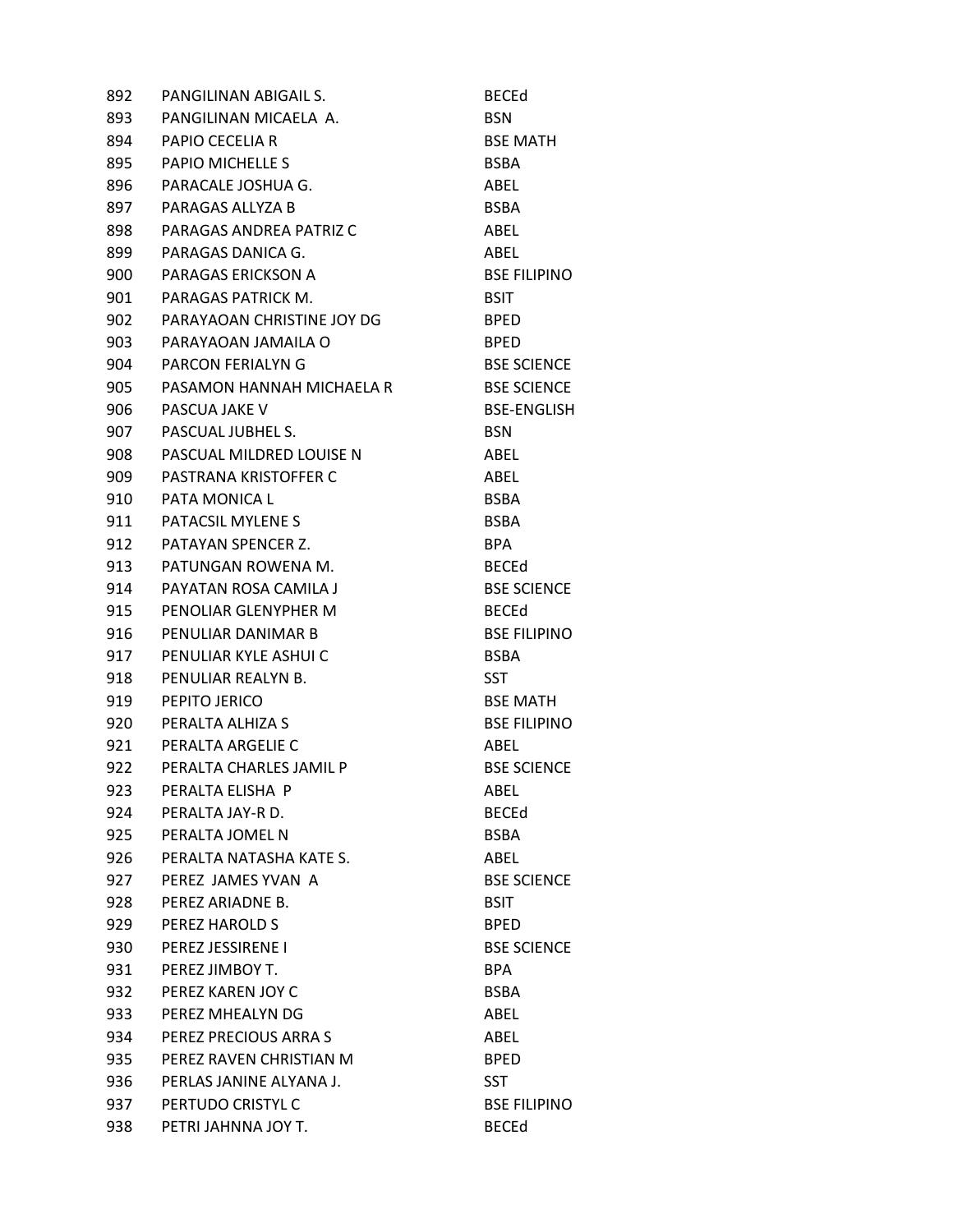| 939 | PETROVA LYCA G                  | ABEL                |
|-----|---------------------------------|---------------------|
| 940 | PILASPILAS RODEL S              | <b>BSBA</b>         |
| 941 | PINLAC FRANCE ANGELO A.         | <b>BSIT</b>         |
| 942 | PINLAC RENALENE                 | <b>BECEd</b>        |
| 943 | PINLAC TRISHA MARIE M.          | EGEd                |
| 944 | PINTO KRISTAL GALE S            | <b>BSBA</b>         |
| 945 | PLACIDO MARY ROSE A             | ABEL                |
| 946 | POQUIZ JESSA O                  | <b>BSE-ENGLISH</b>  |
| 947 | POQUIZ MARIBEL M                | <b>BSE SCIENCE</b>  |
| 948 | PORTUGUESE ANGELINA V           | ABEL                |
| 949 | POSO Z-JENRICK A                | <b>BSBA</b>         |
| 950 | PRADO JOLINA C.                 | <b>BSN</b>          |
| 951 | <b>QUEBRAL MARK CHRISTIAN A</b> | EGEd                |
| 952 | <b>QUERIDO REGIELYN C</b>       | <b>BSE SCIENCE</b>  |
| 953 | QUEYQUEP NADINE PRINCESS L.     | BPA                 |
| 954 | <b>QUEZON MICHELLE M</b>        | <b>BSE MATH</b>     |
| 955 | <b>QUIAPOS JUSTIN M</b>         | <b>BSE MATH</b>     |
| 956 | QUILIZA ARIANNE B.              | <b>BSIT</b>         |
| 957 | QUINAGON JAYLENE GRACE P        | <b>BSBA</b>         |
| 958 | QUINTANA KRIZZIA ANN C          | <b>BSE SCIENCE</b>  |
| 959 | <b>QUINTANS LYKA PAULA J</b>    | <b>BSBA</b>         |
| 960 | <b>QUINTO RODILIO C</b>         | <b>BSE FILIPINO</b> |
| 961 | QUIOCHO JOANNA MARIE C          | <b>BSBA</b>         |
| 962 | <b>QUIZON GERSON A.</b>         | <b>SST</b>          |
| 963 | RABANG RUBELYN G                | <b>BSE SCIENCE</b>  |
| 964 | RABBON MARKFER LOUISE C.        | <b>BSN</b>          |
| 965 | RACRAQUIN ALONA C               | <b>BECEd</b>        |
| 966 | RACUTA RICHMOND C               | <b>BSE SCIENCE</b>  |
| 967 | RAFAEL ARLYN JOY F              | <b>BSE SCIENCE</b>  |
| 968 | RAGOS CHERRY J.                 | EGEd                |
| 969 | RAGUINI CHRISTIAN FOREST M.     | <b>BSIT</b>         |
| 970 | RAMALES MARGIE LYN B.           | EGEd                |
| 971 | RAMIREZ KENNETH C.              | <b>TLEd</b>         |
| 972 | RAMIREZ KYLE JARRED M           | <b>BSE SCIENCE</b>  |
| 973 | RAMIREZ LORENZ F.               | <b>TLEd</b>         |
| 974 | <b>RAMOS FAITH VERNICE R</b>    | <b>BSE-ENGLISH</b>  |
| 975 | <b>RAMOS GENIE F</b>            | <b>BSE MATH</b>     |
| 976 | RAMOS IVAN KEE M.               | <b>TLEd</b>         |
| 977 | <b>RAMOS JANN HENDRIX P</b>     | ABEL                |
| 978 | RAMOS JAYCEL ANN Y              | <b>BSE MATH</b>     |
| 979 | RAMOS JAZEL P.                  | <b>BPA</b>          |
| 980 | RAMOS JERHOME P.                | <b>BSIT</b>         |
| 981 | RAMOS JOHNMER A                 | <b>BSE SCIENCE</b>  |
| 982 | RAMOS JOMARIE D                 | <b>BSBA</b>         |
| 983 | RAMOS JOSELLE LYKA M            | <b>BSE SCIENCE</b>  |
| 984 | <b>RAMOS MADILYN S</b>          | <b>BSBA</b>         |
| 985 | RAMOS MAIZA GARIELLAH           | <b>BSBA</b>         |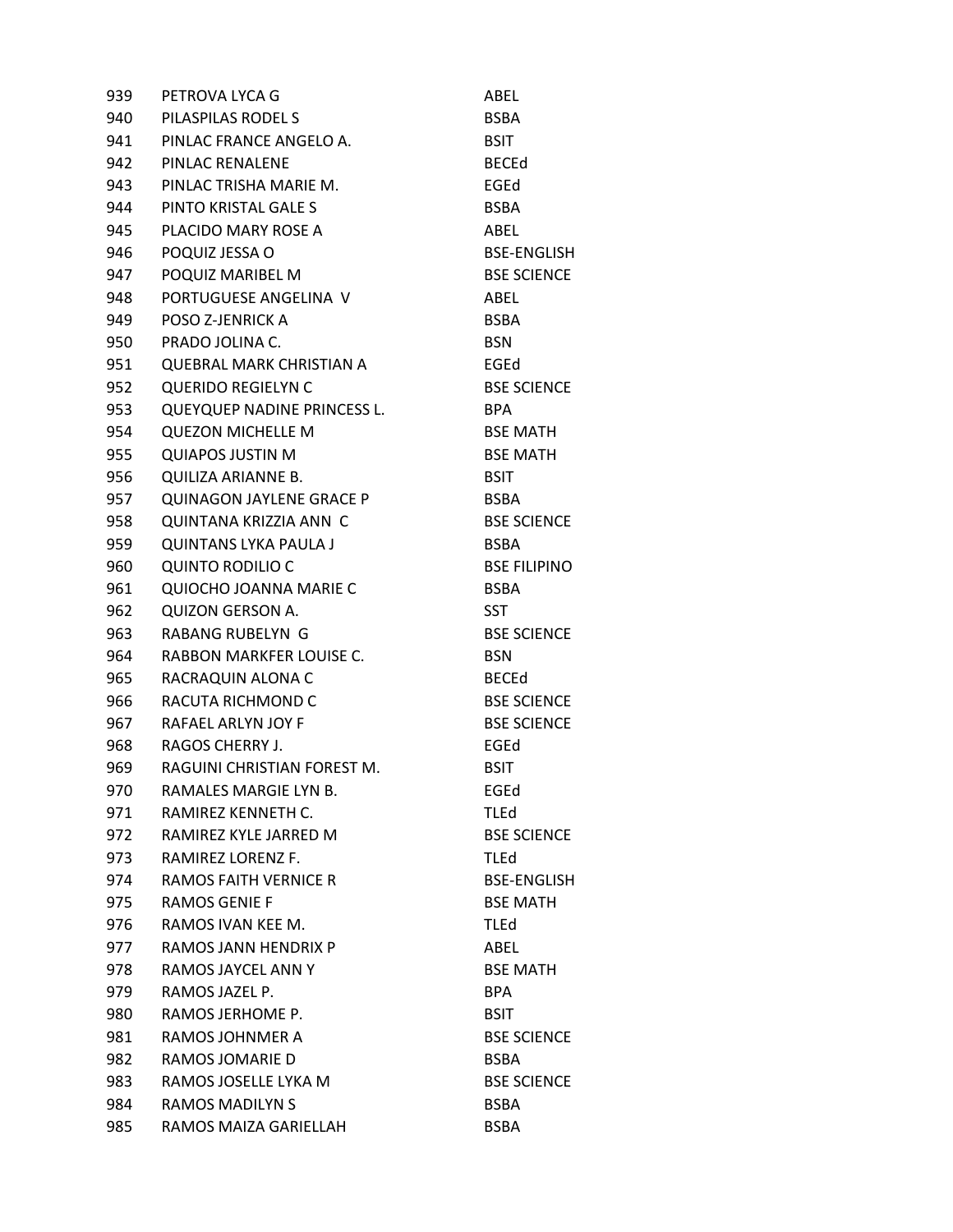986 RAMOS REANN SHAIRABEL Z BSE-ENGLISH 987 RAMOS ROSE MARIE BSIT 988 RAMOS RYAN JOSEPH D. TLEd 989 RAMOS TRISHA MARIZ E BPED 990 RAMOS VAL G BSBA 991 RAMOS ZEKAINA MAE C<br>BSE SCIENCE 992 RAVARA APRIL JOY V BSBA 993 RAYOS ALDYNE JANA A. BSN 994 REALON DANYA B. BSIT 995 RECATHCO PATRICIA MAE B ABEL 996 REMILLOSA RENZ D. SST 997 RENDON GRACE KELLY C<br>BSE SCIENCE 998 RESULTAY MONIC B. BEAT CHARGED AND REGED 999 RESULTAY RENIE M BSE SCIENCE 1000 RETARDO HAYDEE B. BPA 1001 RETUYA WILTHONE A BSE MATH 1002 REYES DANICA O BSE SCIENCE 1003 REYES ERIC FELIX BSBA 1004 REYES KHATE P BSE MATH 1005 REYES MATRIX CHRISELLE G. BSN 1006 REYES RHEA MAE DS BSE SCIENCE 1007 RIBO ALLEN E BPED 1008 RIMARIM JOSEPH B. BSIT 1009 RITARITA JOHN PAUL R. TLEd 1010 ROBILLOS PATRICIA MAE I BPED 1011 RODRIGUEZ MA. ISABEL A BSE-ENGLISH 1012 RODRIGUEZ RICKY JOHN DG ABEL 1013 ROJAS GRACIA REIGNE M. EGEd 1014 ROLDAN RODALYN S
BSE-ENGLISH 1015 ROMANO ERIKA MAE JAFET F BSE SCIENCE 1016 ROMERO MAR JOHN BSE SCIENCE 1017 ROSAL ELLEN GRACE C. BECEd 1018 ROSAL VINCE JOSHUA B BPED 1019 ROSALES ERWIN S. BSIT 1020 ROSARIO ALTHEA M BSE FILIPINO 1021 ROSARIO ANGEL M<br>BSBA 1022 ROSARIO CAMILA ANDREI C BECEd 1023 ROSARIO DANICA CEELINE P ABEL 1024 ROSARIO LYRA VANESSA G<br>BSE SCIENCE 1025 ROSARIO MIKHAELA JANE S<br>BSBA 1026 ROSARIO MONICA Q<br>BPED 1027 ROSARIO MYRA P BSE FILIPINO 1028 ROSARIO RAINIER JAMES G<br>ABEL 1029 ROSARIO SHAIRA JOY S EGEd 1030 ROSETE MICHAEL ANGELO J. BSIT 1031 ROXAS GIAN FRANCO DS. BPA 1032 ROXAS GINO M. BPA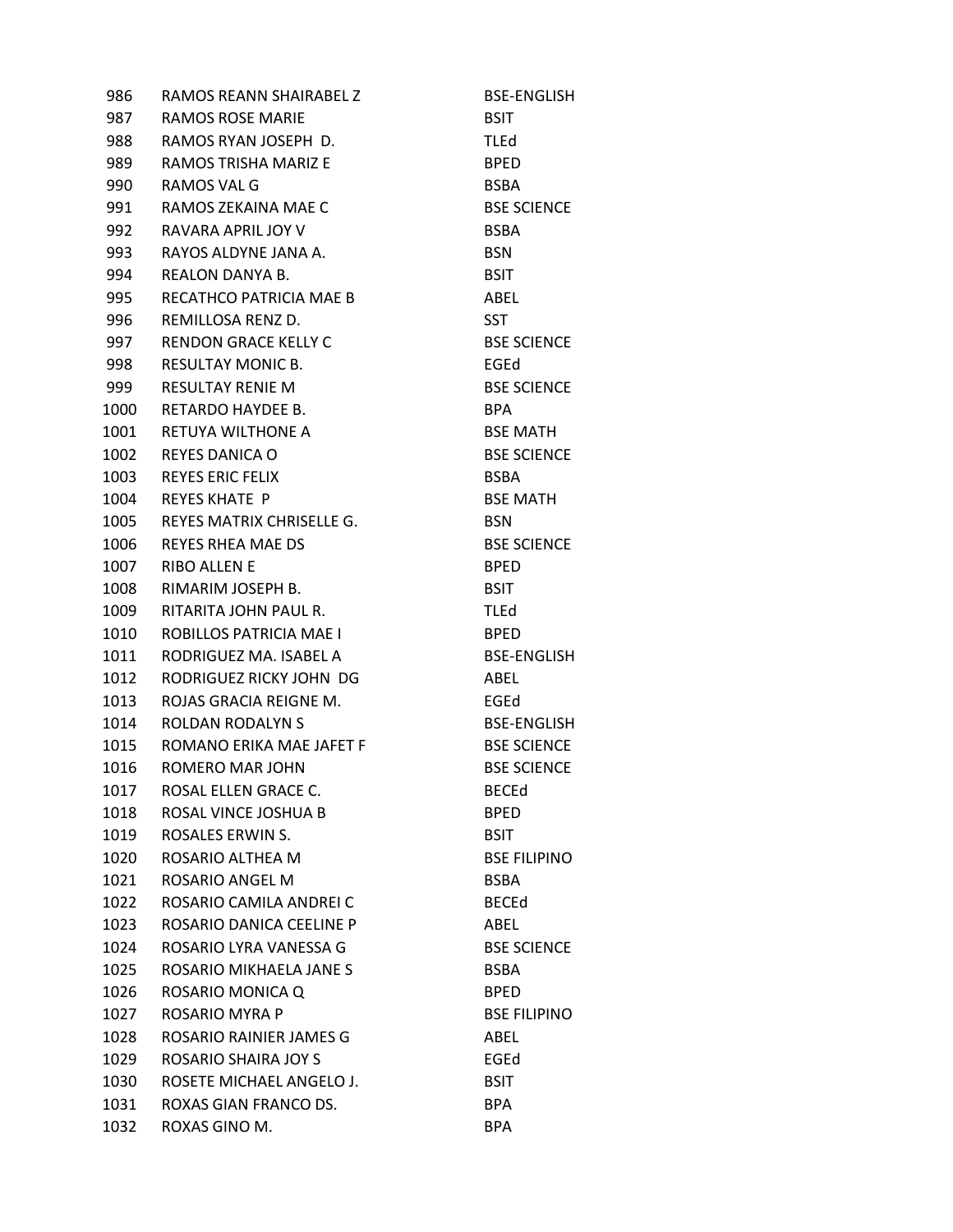| 1033 | ROY PRINCE EMMANUEL S.        | ABEL                |
|------|-------------------------------|---------------------|
| 1034 | RUIZ GAYNETH B                | <b>BSE-ENGLISH</b>  |
| 1035 | RUIZ LAWRENCE ANGELO F.       | <b>SST</b>          |
| 1036 | SABADO JOHN MARVIN L.         | <b>BSIT</b>         |
| 1037 | SABANGAN APRIL JOY C.         | <b>BPA</b>          |
| 1038 | SABANGAN LORNA Q              | <b>BSE SCIENCE</b>  |
| 1039 | SABANGAN MICHAELA C           | ABEL                |
| 1040 | SADORRA MARIELLE JEAN V       | <b>BSE FILIPINO</b> |
| 1041 | SAGUN KAYCELLE P              | <b>BSBA</b>         |
| 1042 | SALGADO JEROME E              | <b>BPED</b>         |
| 1043 | SALINAS BERNADETH C.          | <b>BECEd</b>        |
| 1044 | SALONGA SAMANTHA JANE P.      | <b>SST</b>          |
| 1045 | SALOPAGIO DENNISSE ARSHEN M.  | <b>BPA</b>          |
| 1046 | SALOSAGCOL LEOBERT YANCY G.   | <b>SST</b>          |
| 1047 | SALUDES RUVAN TROI J.         | <b>BSIT</b>         |
| 1048 | SAMBERI FREDDERICK C          | ABEL                |
| 1049 | SAMILLAN JEAN PEARL N.        | <b>BPA</b>          |
| 1050 | SAMPANG ARABELLE V            | <b>BSBA</b>         |
| 1051 | SAMSON EMARIE G               | <b>BSE FILIPINO</b> |
| 1052 | SAMSON RHODLYNE A             | <b>BSBA</b>         |
| 1053 | SANCHEZ MA. JULY VNYZE R      | <b>BSE MATH</b>     |
| 1054 | SANCHEZ MYLA V                | <b>BSE-ENGLISH</b>  |
| 1055 | SANGLE FATIMA B.              | <b>BSN</b>          |
| 1056 | SANGUMAY RIAN ANGEL R         | ABEL                |
| 1057 | SANTILLAN OLIVER O            | <b>BSE SCIENCE</b>  |
| 1058 | SANTOS JELLIEN MARIE G        | <b>BSE-ENGLISH</b>  |
| 1059 | SANTOS JOESIAH KRIZZAH MAE F. | <b>SST</b>          |
| 1060 | SANTOS SHANE MARIE A          | ABEL                |
| 1061 | SARMIENTO AKIMJIE C           | BSBA                |
| 1062 | SARMIENTO JOSEPH LAWRENCE P   | <b>BSE SCIENCE</b>  |
| 1063 | SARMIENTO SEVERA JOYCE R      | <b>BSE-ENGLISH</b>  |
| 1064 | SAYGO CHRISTIAN JAY R.        | <b>TLEd</b>         |
| 1065 | SEBASTIAN JOHN LAWRENCE L     | <b>BSE SCIENCE</b>  |
| 1066 | SEGUIN DANICA M               | <b>BSE-ENGLISH</b>  |
| 1067 | SEGUIN FRANCISCA MAE S        | <b>BSE SCIENCE</b>  |
| 1068 | SEGUIN MARY JOY A             | <b>BSE SCIENCE</b>  |
| 1069 | SEGUNDO GEZELLE F.            | <b>BECEd</b>        |
| 1070 | SEPULIA CHRISTOPHER P         | ABEL                |
| 1071 | SERAFIN RENZY L.              | <b>BSIT</b>         |
| 1072 | SERGOTE JASMIN N              | ABEL                |
| 1073 | SERRANO LUSHLEE MAE P         | <b>BSE-ENGLISH</b>  |
| 1074 | SEVILLA CHARISSE S.           | <b>BPA</b>          |
| 1075 | SIBAYAN JOSHUA S              | <b>BECEd</b>        |
| 1076 | SIBAYAN MICHELLE              | <b>BECEd</b>        |
| 1077 | SIBULANGCAO JOSHUA V.         | EGEd                |
| 1078 | SIDRO ROSALIE D               | <b>BSBA</b>         |
| 1079 | SIGLOS LORAINE V              | <b>BPED</b>         |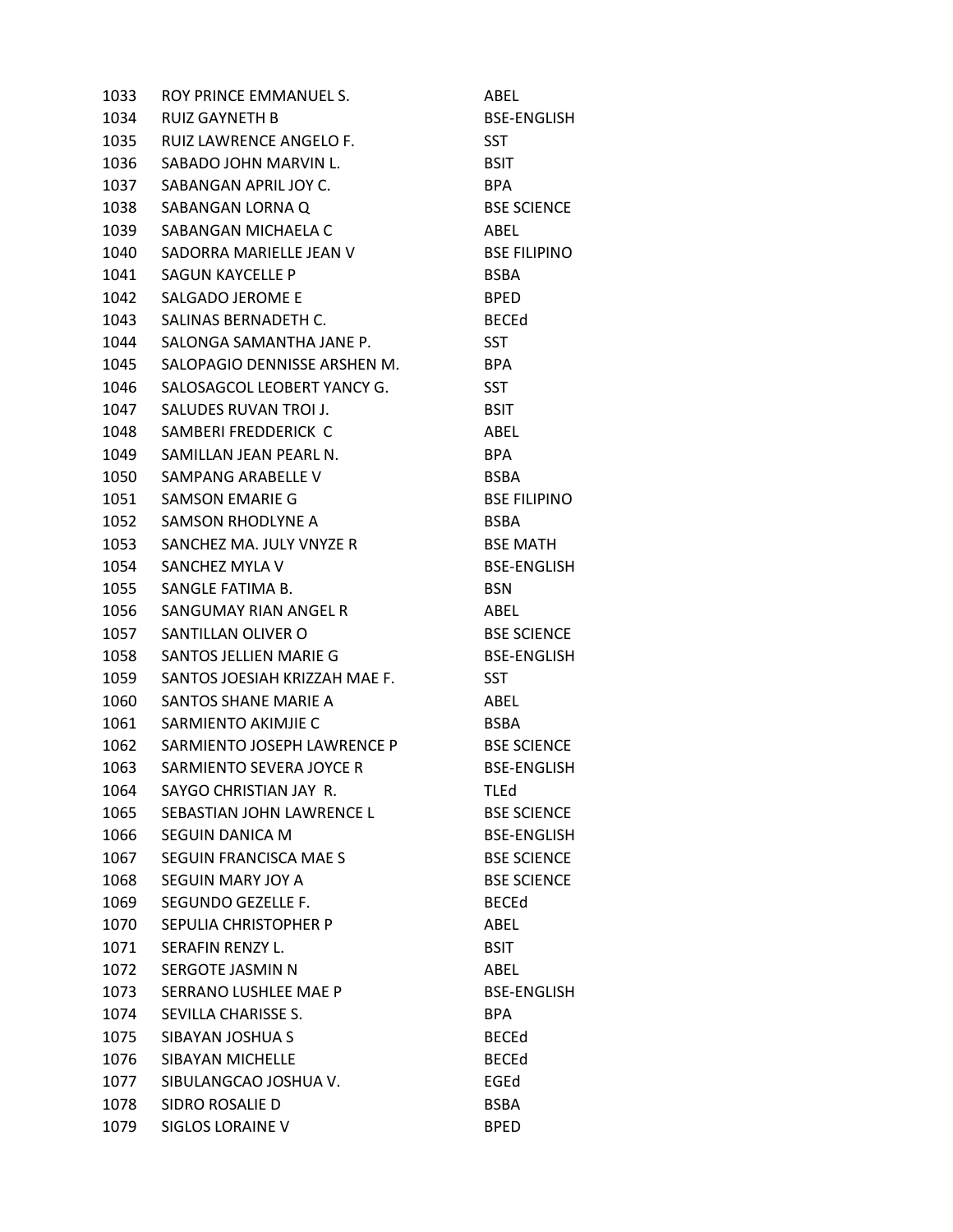1080 SIMEON MARY GRACE G. TLEd 1081 SINFUEGO ALDRIN RYAN BPA 1082 SISON KAREN L. ABEL 1083 SISON MARK DAVID G ABEL 1084 SISON SUNSHINE LEARINA B BSE SCIENCE 1085 SOCO JAN ANGELIQUE F TLEd 1086 SOLAR ZAJHARI F BSE SCIENCE 1087 SOLIS JEAN MARIANNE M. BSN 1088 SOLIS SAMUEL STEPHEN S. BPA 1089 SOLOMON FERNANDO JR. B BSBA 1090 SOLOMON KING ZAJE B BPED 1091 SOLOMON MAY ANN F. SST 1092 SOLOMON ROVIE MAE M. EGEd 1093 SONZA XYVIER MATTHEW M. ABEL 1094 SORIANO EUNICE MARIELLE C. BSN 1095 SORIANO FATIMA V. SST 1096 SORIANO JACK DANIEL G<br>BSBA 1097 SORIANO JAN MICHAEL C. SST 1098 SORIANO MANDY C<br>BSE MATH 1099 SORIANO MARGIE C. EGED EGED 1100 SORIANO ROVIN GEM D<br>BSE-ENGLISH 1101 SOTO MARICAR JUNE TWO CONTROLLER ABEL 1102 SPRINGEAL CARLO S. BECEd 1103 STA. MARIA GLIECELDA MARIE ELIJAN TLEd 1104 SUMAYA KAREN MAY S<br>BSE SCIENCE 1105 SUNGA VANESSA JENE F ABEL 1106 SUPNET VAL S. BPA 1107 SURATOS ALENA MAE B. BSIT 1108 SY JYRA KATHLEEN G. BSN 1109 TAACA MAYOR SANGUKO T BPED 1110 TABILIN JOHN NICOLE S. BSIT 1111 TABUNIGAO RONA E BSE SCIENCE 1112 TALAMAYAN REYNA D. BSIT 1113 TALINIO MARY JANE DV. EGEd 1114 TALINO MIKEE M TLEd 1115 TAMAYO JORDAN J<br>BSE SCIENCE 1116 TAMAYO KIAREZ D. BPA 1117 TAMBALGUE MONICA V BSE SCIENCE 1118 TAMONDONG JELAI S<br>BSE FILIPINO 1119 TAMONDONG LUIGIE O BSE FILIPINO 1120 TAMONDONG NEIL DARYL BSBA 1121 TARAWI KHALID S<br>BSBA 1122 TASANI KURT ELLI JOHN O BSBA 1123 TEJADA CJLYN P BSBA 1124 TEJADA RENJO LUIS T<br>BSBA 1125 TEMENAL LEON CHAYNE D. BPA 1126 TEMPLONUEVO ED LESTER A. BSIT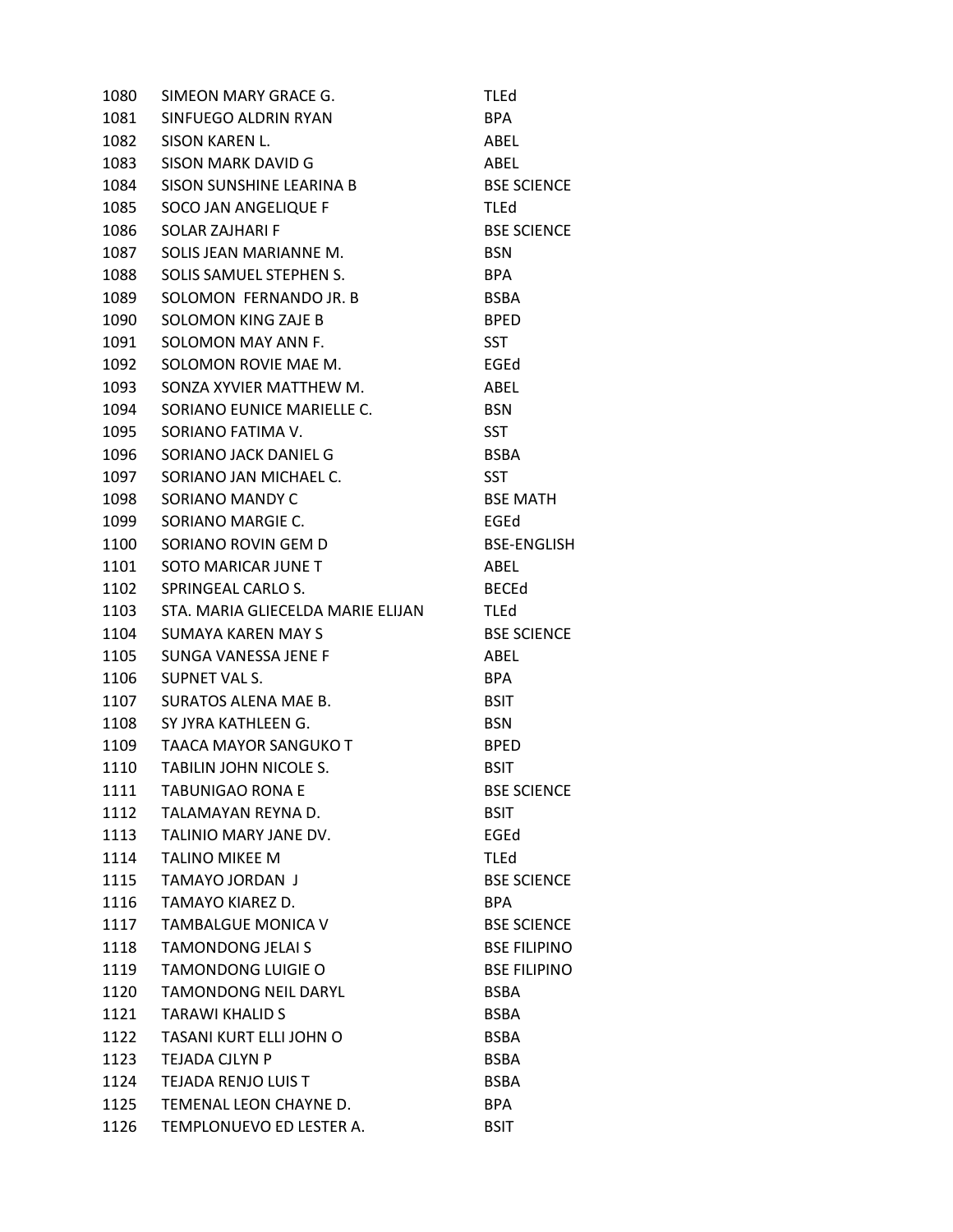| 1127 | TENDERO JANE CARLA V.              | <b>BSN</b>          |
|------|------------------------------------|---------------------|
| 1128 | <b>TENDERO KAREN DC</b>            | <b>BSE FILIPINO</b> |
| 1129 | <b>TENORIO BJ M</b>                | <b>BSBA</b>         |
|      | 1130 TERRADO JOLINA M              | ABEL                |
| 1131 | TERRADO MARK EVER L                | <b>BSE SCIENCE</b>  |
| 1132 | <b>TERRADO RONYLYN Z</b>           | <b>BSBA</b>         |
| 1133 | TERRADO VINCE ARON S.              | <b>BPA</b>          |
| 1134 | TIANIA NICHOLE A                   | <b>BSBA</b>         |
| 1135 | TIPAY ALLYKA MAE F                 | <b>BSE MATH</b>     |
| 1136 | TIQUE ARMANDO JR B                 | <b>BSE SCIENCE</b>  |
| 1137 | <b>TOLEDANA LERICE C</b>           | <b>BSBA</b>         |
| 1138 | TOLENADA CLAUDINE G                | <b>BSBA</b>         |
| 1139 | TOLENTINO DANIELA D.               | <b>BSN</b>          |
| 1140 | TOLENTINO DIANNE LOUISE F.         | <b>SST</b>          |
| 1141 | TOMAS MA, AUBRIE GABRILLE D        | <b>BSE SCIENCE</b>  |
| 1142 | TORIO JELLA MAE M                  | <b>BPED</b>         |
| 1143 | TORRALBA JOHN BENEDICT M.          | <b>SST</b>          |
| 1144 | TRINIDAD CHENIE ANN C.             | <b>BPA</b>          |
| 1145 | TUATIS JOHN KAYL A.                | <b>SST</b>          |
| 1146 | TUCAY CARREN M.                    | <b>BSN</b>          |
| 1147 | <b>UBALDO BEATRICE M.</b>          | ABEL                |
| 1148 | UBALDO REJCEN O                    | <b>BSBA</b>         |
| 1149 | <b>UBANDO MARRY ANN S</b>          | <b>BSBA</b>         |
| 1150 | UBARRO JHAN HERMIE N               | <b>BSBA</b>         |
| 1151 | UGTO DANIEL ISAAC B.               | <b>BPA</b>          |
| 1152 | UNICO LORILIE P                    | <b>BSE FILIPINO</b> |
| 1153 | UNTALAN BERLYN JOY T.              | EGEd                |
| 1154 | UNTALAN LEA B.                     | <b>BSN</b>          |
| 1155 | URBIEN PAMELA P                    | ABEL                |
| 1156 | <b>URLANDA ASHLEY F</b>            | <b>BSE-ENGLISH</b>  |
| 1157 | URLANDA LILIAN T                   | <b>BSBA</b>         |
| 1158 | <b>USMAN AINNAH B.</b>             | EGEd                |
| 1159 | USMAN AMERODEN B.                  | <b>BSIT</b>         |
| 1160 | <b>USON REYNALYN T</b>             | <b>BSE SCIENCE</b>  |
| 1161 | <b>VALDEZ BENJIE B</b>             | <b>BSE MATH</b>     |
| 1162 | <b>VALDEZ GERALD B</b>             | <b>BSBA</b>         |
| 1163 | VALDEZ JAY-ANN I                   | <b>BSBA</b>         |
| 1164 | VALDEZ JIMMY JR M                  | <b>TLEd</b>         |
| 1165 | VALDEZ KIM JHANELL P               | <b>BSE SCIENCE</b>  |
| 1166 | VALDEZ WAYNE L                     | <b>BPED</b>         |
| 1167 | VALENCIA DANICA JOYCE M.           | EGEd                |
| 1168 | <b>VELASCO DONNA MAE R</b>         | <b>BSBA</b>         |
| 1169 | VELASQUEZ MA. FATIMA C             | <b>BSBA</b>         |
| 1170 | <b>VELASQUEZ RENE G</b>            | <b>BSBA</b>         |
| 1171 | <b>VELASQUEZ VICTORIA RIEVIN J</b> | <b>BSE FILIPINO</b> |
| 1172 | VELASQUEZ ZIA ZARINA               | <b>BPA</b>          |
| 1173 | VENTANILLA JENNYROSE C.            | EGEd                |